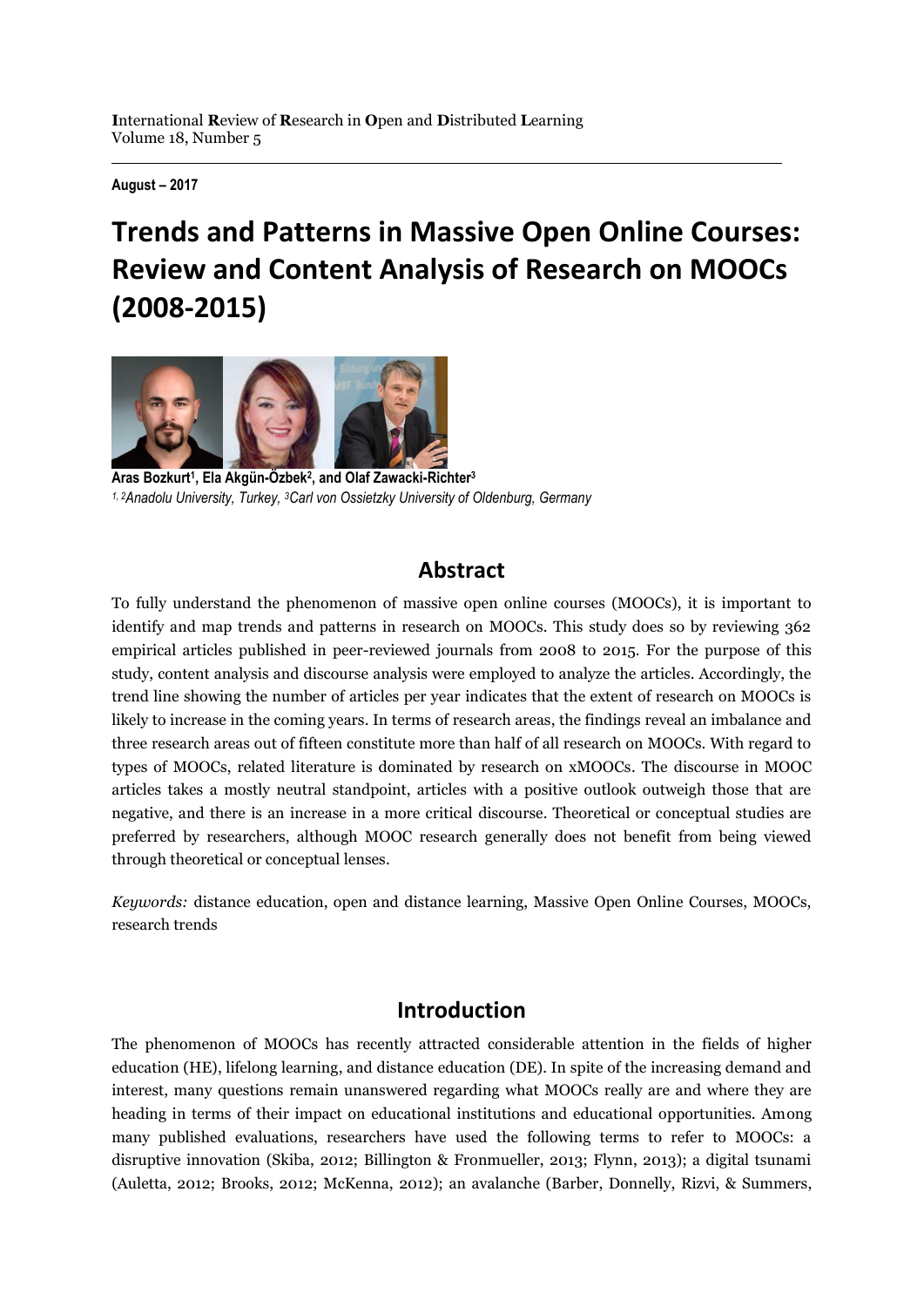2013); a revolution (Friedman, 2012); a global mega class (Bozkurt, 2016); an invasion (Krause & Lowe, 2014); a mania (Meisenhelder, 2013); and an educational buzzword (Daniel, 2012). In the light of such exuberant discussions about the "identity" of MOOCs, we believe that as a first step in exploring the phenomenon of MOOCs and trying to understand their past, present, and future, we should investigate research trends and patterns in the body of research on MOOCs.

In this context, the aim of this study is to provide a panoramic overview of MOOC research from 2008 to 2015 by identifying trends and patterns through a systematic review of the related literature. Within this perspective, the purpose of this study is to address the following research questions.

- What are the trends in research areas?
- What are the most researched MOOC types?
- What discourses are dominant in MOOC research?
- Which articles are cited the most in papers on MOOCs?
- What are the trends in methodology and research design (or models) in papers on MOOCs?
- What are the trends in theoretical backgrounds in MOOC research?

## **Literature Review**

The increasing interest in network based lifelong learning models, that is, Massive Open Online Courses (MOOCs), has ignited efforts to identify trends in research on the topic. Although limited in number and scope, there have been valuable initiatives in reviewing MOOC research in scholarly articles, dissertations, and in the broadcast and social media.

#### **Studies in Academic Journals**

The first review study on MOOC research was conducted by Liyanagunawardena, Adams, and Williams (2013), who reviewed the published literature on MOOCs between 2008 and 2012. They identified and analyzed forty-five peer-reviewed papers. The results of their study reveal that research on MOOCs increased dramatically after they had been in existence in 2008; cooperative research efforts were popular, and research on MOOCs dealt with several domains of this topical field—from pedagogy and theory to technology.

Gašević, Kovanović, Joksimović, and Siemens (2014) conducted an analysis of the 266 submissions to the MOOC Research Initiative (MRI) in 2013, which was funded by the Gates Foundation. They examined the main research themes and research methodologies used in those studies. They found that social learning as a theme received the greatest interest, and mixed methods was the most preferred research approach.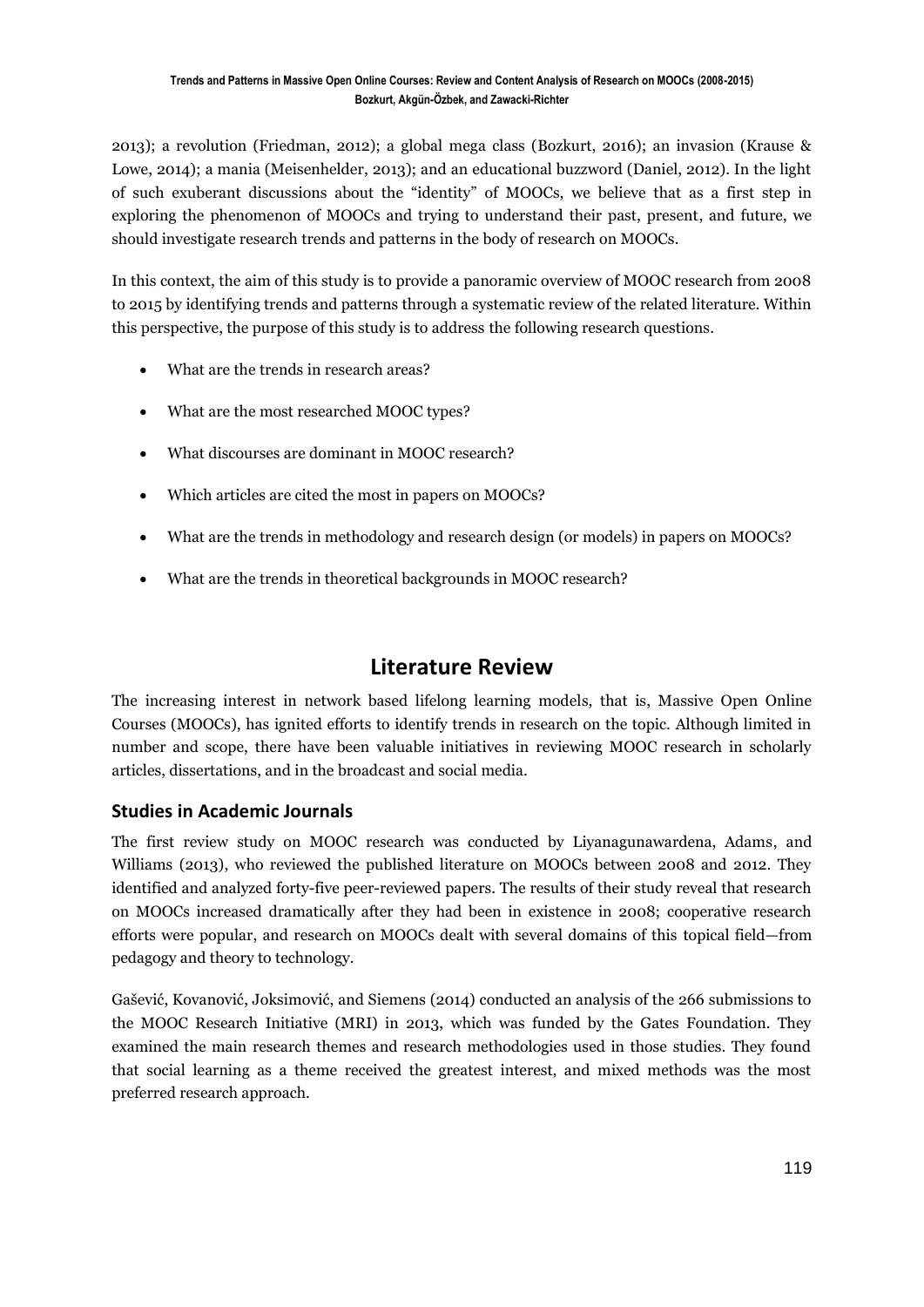Ebben and Murphy (2014) analyzed 25 peer-reviewed articles to identify aspects of the scholarly discourse on MOOCs. They identified two major phases of scholarship on MOOCs, namely Connectivist MOOCs, Engagement, and Creativity from 2009 to 2011/2012 (phase 1); and xMOOCs, Learning Analytics, Assessment, and Critical Discourses about MOOCs from 2012 to 2013 (phase 2).

Sa'don, Alias, and Ohshima (2014) examined 164 papers published between 2008 and mid-2014 to identify emergent trends regarding MOOCs in higher educational institutions (HEIs). They reported that the top ten nascent research trends in MOOCs for HEIs (at that time) were pedagogical issues, assessment and accreditation, engagement or motivation, knowledge sharing, cultural diversity, technology, social interaction, participant retention, learning analytics, policy, and instructional design.

Kennedy (2014) identified the characteristics of MOOCs in informal and post-secondary e-learning with a review of research conducted between 2009 and 2012. After the elimination of several articles, six articles were used to identify the characteristics of MOOCs. She found that openness, barriers to persistence, and MOOC models were the main characteristics that dominated MOOC research at that time.

Veletsianos and Shepherdson (2015) conducted research by applying descriptive and inferential statistics to bibliometric data to investigate inter-disciplinarity in MOOC research. They examined 183 research papers published between 2013 and 2015. They reported that education and computer science disciplines were the most prevalent, with a trend towards more interdisciplinary approaches between 2013 and 2015 (Veletsianos & Shepherdson, 2015) compared to MOOC research published between 2008 and 2012 (Liyanagunawardena et al., 2013).

Raffaghelli, Cucchiara, and Persico (2015) discussed the methodological approaches in MOOC research between January 2008 and May 2014. Their analysis of 60 articles showed that the majority of research consisted of theoretical studies and case studies; and that there is a need for clear guidelines to identify research methodologies appropriate for the ontological and epistemological questions that address MOOCs.

Sangrà, González-Sanmamed, and Anderson (2015) investigated 228 studies that focused on MOOCs between 2013 and 2014. They found that pedagogical strategies, learner motivation, and implications for HE systems were the most popular focus areas.

Veletsianos and Shepherdson (2016) examined 183 papers on empirical studies of MOOCs published between 2013 and 2015, in order to identify gaps in the related literature. They found that most of the contributions to MOOC literature come from North America and Europe. They reported that the selected papers had a focus on students (83.6%), design (46.4%), context and impact (10.9%), and instructors (8.2%).

### **Dissertations and Theses**

Bozkurt, Özdamar Keskin, and de Waard (2016) reviewed 51 theses and dissertations published between 2008 and 2015. They identified that MOOCs are on the verge of the "plateau of productivity" as described in the Gartner Hype Cycle. Additionally, they found that, though it is a multidisciplinary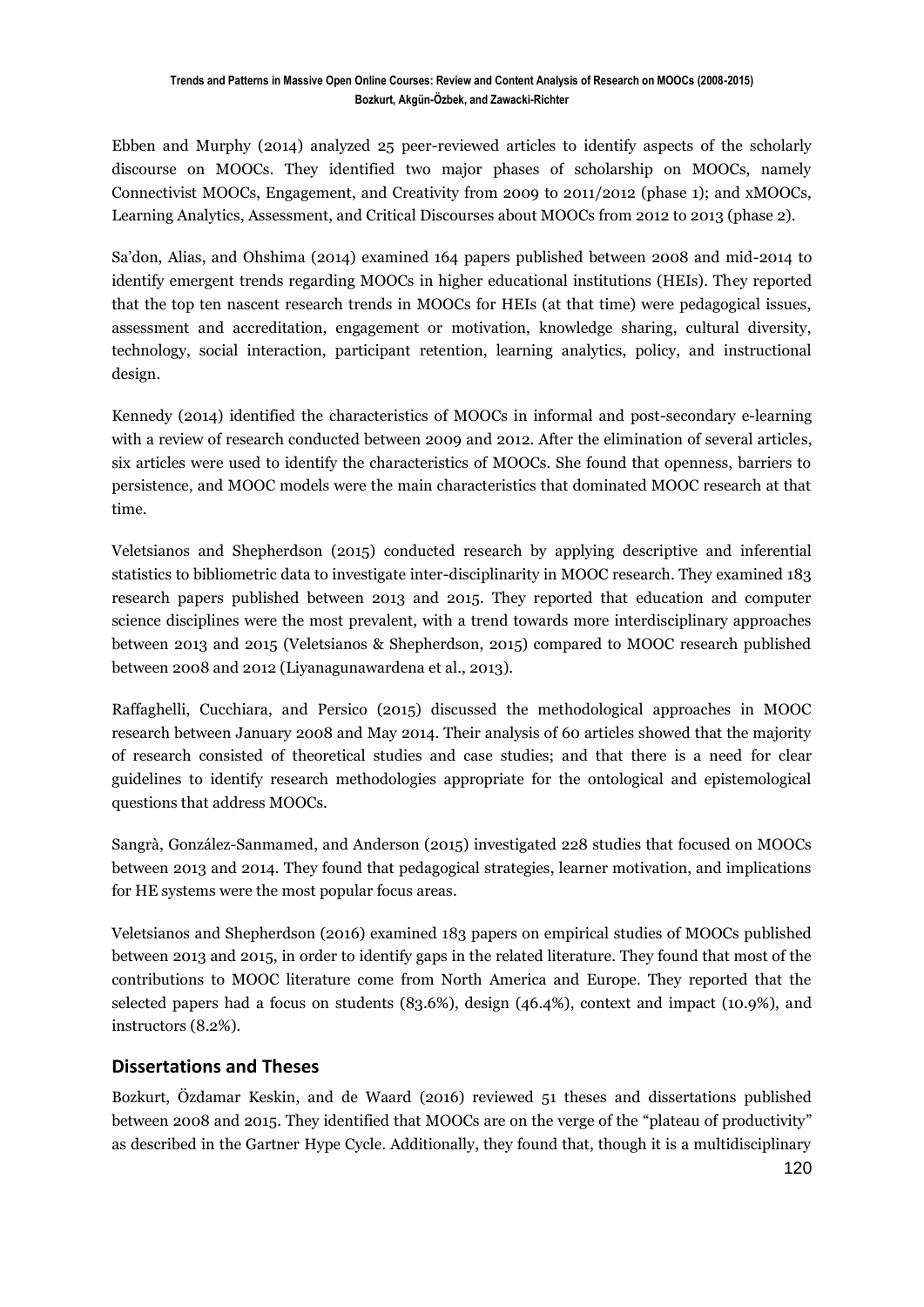research avenue, MOOC research is dominated by the field of education; and researchers used qualitative (49%), quantitative (21%), mixed (18%), review (8%), and other (4%) research methodologies. They also highlighted the finding that nearly half of the theses and dissertations ignored any possible benefits from employing theoretical frameworks by not using them. The MOOC research in the theses and dissertations that were analyzed, focused on (extended) xMOOCs rather than on (connectivist) cMOOCs.

### **Broadcast and Social Media**

Bulfin, Pangrazio, and Selwyn (2014) investigated 371 news media headlines over the preceding 24 months within mainstream news media sources in the United States, Australia, and the UK to identify how MOOCs are perceived in these sources. In their analysis, they found that MOOCs are considered to be a portentous development for HE.

Kovanović, Joksimović, Gašević, Siemens, and Hatala (2015) examined 3958 news articles, ranging from 2008 to the first half of 2014, to identify MOOC-related public discourse. By using topicmodeling technique, their research revealed that while the total number of news articles followed a declining trend, the quality of the discussions demonstrated an increasing trend.

Deimann (2015) examined the MOOC movement by conducting a discourse analysis of 58 articles published in the New York Times between 2012 and 2013. He indicated that the MOOC phenomenon is fueled by a net of power-knowledge relations and MOOCs contribute to a deeper understanding that is beyond pedagogical or economical perspectives.

Chen (2014) investigated 306 blog posts related to MOOCs published from January 2010 to June 2013, making use of text-mining. He reported that MOOCs provide opportunities to learners, faculty members, universities, and MOOC providers. He also found that challenges that MOOCs need to overcome include questionable course quality, high dropout rates, unavailable course credits, ineffective assessments, complex copyright issues, and necessary hardware required to join MOOCs.

Finally, Shen and Kuo (2015) performed a sentiment and influencer analysis based on Twitter data from June 2013 to May 2014 to explore public sentiment on social media towards MOOCs. They found that positive tweets outweighed negative tweets, even though a slight increase in the number of negative tweets was evident over that time period.

When these articles are examined in terms of their scope, it can be noticed that they covered different aspects of MOOC research, which makes it difficult to compare research findings with each other and conduct follow-up studies. The range of above review studies differ from sample size to issues covered. However, it is also observed that the methodological approaches, type of MOOCs, opportunities and challenges, use of technology in education, pedagogical approaches, social interaction, use of technology in education, HEIs, quality assurance, and dropout and retention rates were common interests in most of these MOOC reviews.

However, one of the common issues that was salient in MOOC review studies was the cultural relationship and geographical distribution of the participants or authors that were interested in MOOCs. Liyanagunawardena et al. (2013) reported that sampled studies in their research mostly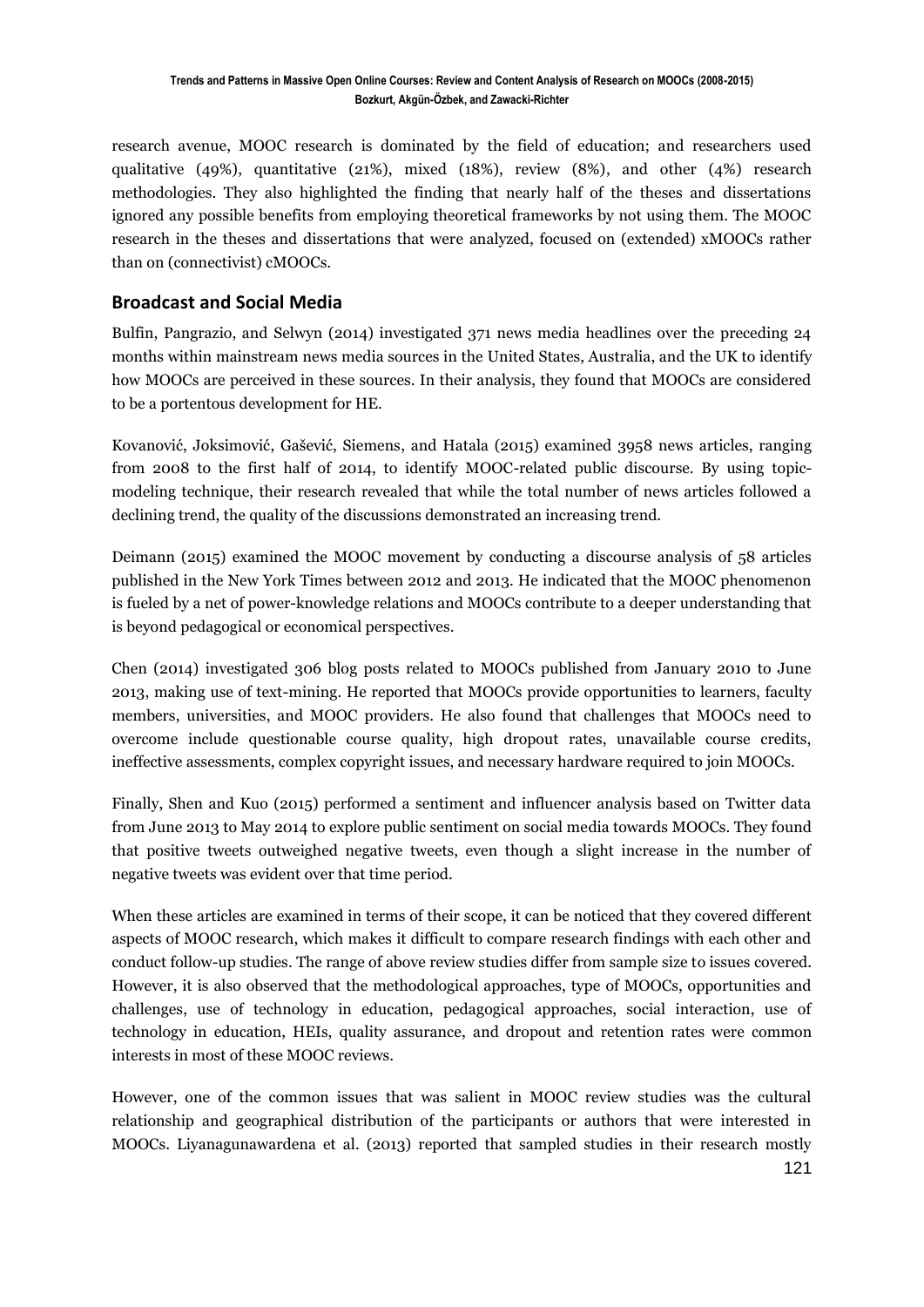presented participant demographics, which demonstrated that a large majority of participants were from North America and Europe. Similarly, in other MOOC review studies (Ebben & Murphy, 2014; Gašević et al., 2014; Veletsianos & Shepherdson, 2016), it was reported that majority of the authors of MOOC studies were mainly originated from North America and Europe; followed by authors from Australia, Asia, or Africa. This indicates a geographical pattern for the interest in MOOC research and might further indicate a linguistic or cultural relationship.

Another interesting point highlighted in MOOC review articles was the need for new methodological approaches resulting from complex and new nature of networked learning spaces. Thus, approaches such as data-mining, learning analytics, or social network analysis in MOOC research (Ebben & Murphy, 2014; Gašević et al., 2014; Kovanović et al., 2015; Raffaghelli et al., 2015; Sangrà et al., 2015) would be helpful to analyze and interpret massive, sheer volume of data; in other words, big-data, distributed across the networks and globe.

The number of sampled articles analyzed in the reviews presented above ranges from 6 to 266 articles. None of the above mentioned reviews regarding MOOC research analyzed the trends from the advent of MOOCs in 2008 all the way through to 2015. Therefore, to be able to identify and track research trends and patterns, there is a need for a longitudinal and inclusive review of MOOC research over that time period. With this in mind, this research aims to contribute to the MOOC literature by providing a comprehensive systematic analysis of research on MOOCs from 2008 to 2015.

## **Conceptual Background**

#### **Classification of Research Areas**

In a systematic review study, it is vital to reflect what has been done in previous research studies and what has been omitted. Therefore, a framework of research areas in distance education, developed by Zawacki-Richter (2009), was used to identify the most prominent and the most neglected areas in MOOC research. Zawacki-Richter's (2009, p.7-9) framework consists of the following levels (an extended version is presented in Appendix A).

Macro level: Distance education systems and theories

- 1. Access, equity and ethics
- 2. Globalization of education and cross-cultural aspects
- 3. Distance teaching systems and institutions
- 4. Theories and models
- 5. Research methods in distance education and knowledge transfer

Meso level: Management, organization and technology

- 6. Management and organization
- 7. Costs and benefits
- 8. Educational technology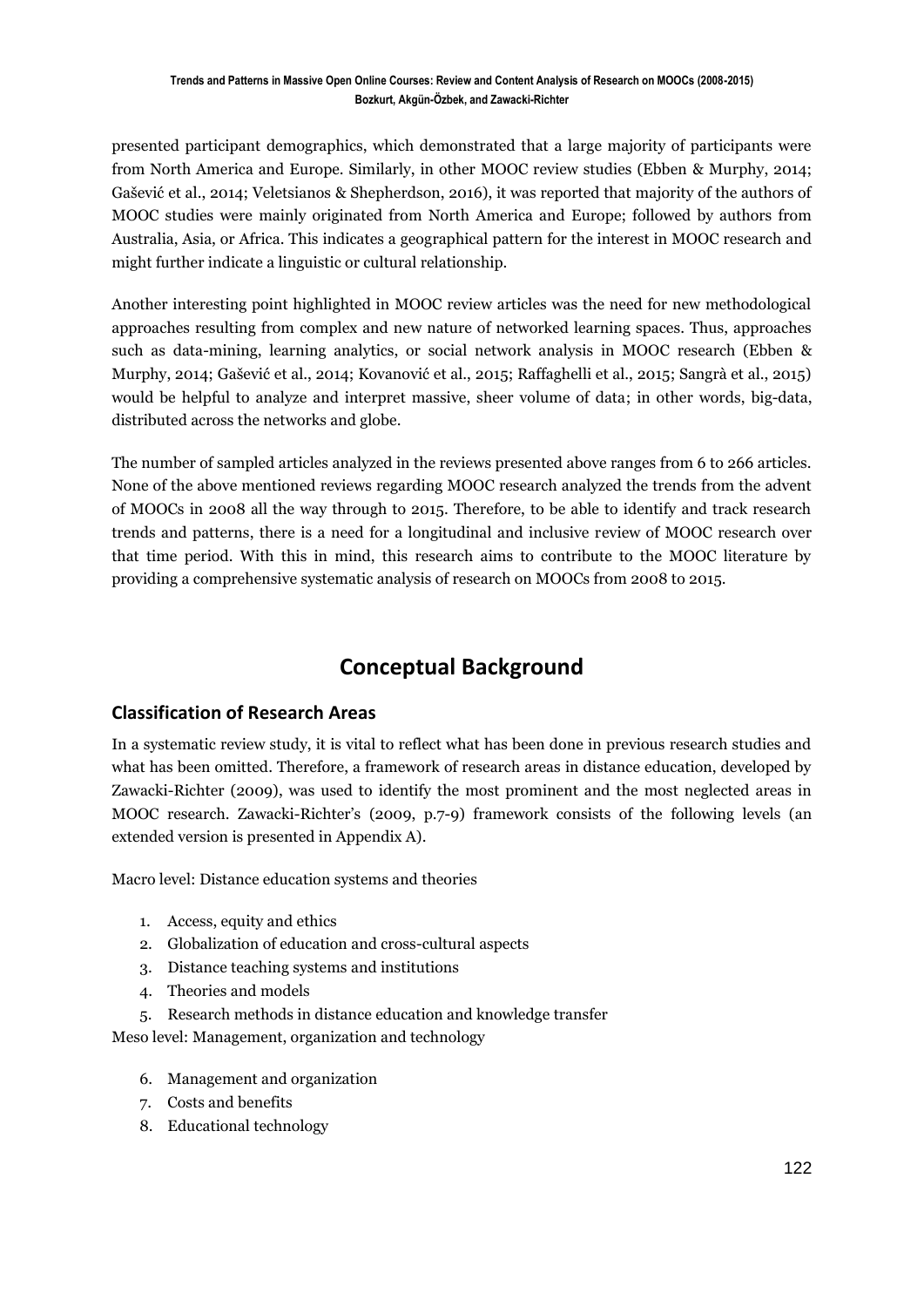- 9. Innovation and change
- 10. Professional development and faculty support
- 11. Learner support services
- 12. Quality assurance

Micro level: Teaching and learning in distance education

- 13. Instructional design
- 14. Interaction and communication in learning communities
- 15. Learner characteristics

#### **Reliability**

Articles included in the sample were coded by the first author of this paper, and re-coded by the second author, according to above-mentioned framework of research areas in DE. The extent of agreement between the two raters was calculated using the Kappa statistic proposed by Cohen (1960), which yielded an inter-rater reliability of κ =0.913. A value of between 0.81 and 1.00 reflects *almost perfect agreement* (Landis & Koch, 1977), or according to Altman (1991), a value within the same interval is regarded as being *very good*. Thus, the coding of the articles according to the DE research areas can be considered as being acceptable, with an inter-rater value of 0.913 for Cohen's Kappa statistic.

#### **Classification of Research Method, Designs, and Models**

Educational research is usually dominated by qualitative, quantitative, or mixed methods research. However, the advent of network technologies has enabled some innovative research methods based on specific data collection and analysis techniques such as the use of "big data" in learning analytics. In this sense, a new schema of research methods and models/ designs was introduced in this research. On these grounds, in addition to quantitative, qualitative, mixed and theoretical research methodologies, data mining and analytics was included. Additionally, two research methods—designbased research and action research—that don't fit into any of the standard research methodologies, were classified as "practice-based" methodologies.

### **Method and Sample**

#### **Research Method and Design**

This paper used the method of systematic review (research synthesis) to arrive at a comprehensive and reliable overview of MOOC research. Systematic reviews involve three key activities: identifying and describing relevant research, critically appraising research reports in a systematic manner, and synthesizing research findings into a coherent statement (Gough, Oliver, & Thomas, 2012). Such reviews can provide guidance for researchers in planning future studies, as well as convenient summaries of the literature on a particular issue (Petticrew & Roberts, 2008). Two basic systematic research methodologies are aggregative and configurative reviews (Gough, Oliver, & Thomas, 2012). In this study, a configurative review was used, in which the synthesis is made predominantly by configuring data from the sampled studies to answer the review questions.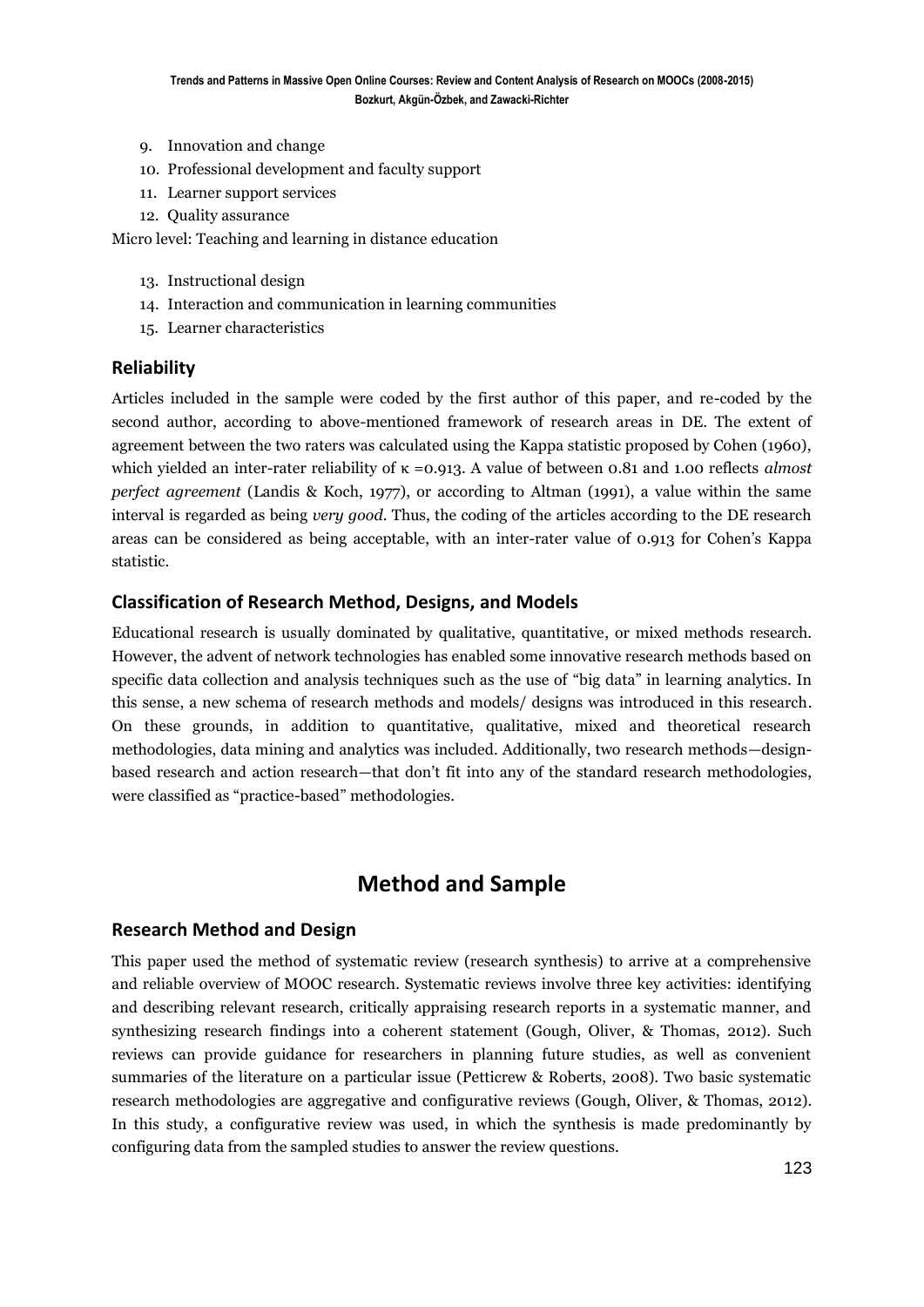### **Sampling**

The selected articles were found by searching for using the following keywords: MOOC, MOOCs, Massive Open Online Course, and Massive Open Online Courses. To screen the articles, multiple academic databases were used; however, EBSCO, ERIC, Google Scholar, and Scopus were found to provide the most comprehensive search results. Searches were conducted for each year separately, and recurring articles were removed from the list of sampled articles. The inclusion criteria for sampling were: published in a peer-reviewed journal between 2008 and 2015; written in English; online full-text accessibility; and searched keywords to appear in the title.

The search was limited to the time period from 2008 to 2015. The year 2008 was selected as a starting point since the first MOOC was run at this date, and the first example from the grey literature, that is to say non-conventional, non-commercial literature, was written in 2008 by Cormier (2008) who also invented the term "MOOC." Though there were some articles that used the searched keywords in their abstracts or list of keywords (or both), we deliberately selected only those that included the keywords in their titles, assuming that this would identify articles with MOOCs as their focal point.

After screening and examining 888 articles, a total of 362 articles (Figure 1) that met the inclusion criteria were further examined according the research questions of the study.



*Figure 1*. Frequency of the sampled articles by year.

### **Data Collection, Procedure, and Analysis**

The study used document analysis to collect data, content analysis to identify research trends and patterns, and discourse analysis to identify the tone of the selected articles. The overall research flow is shown in Figure 2.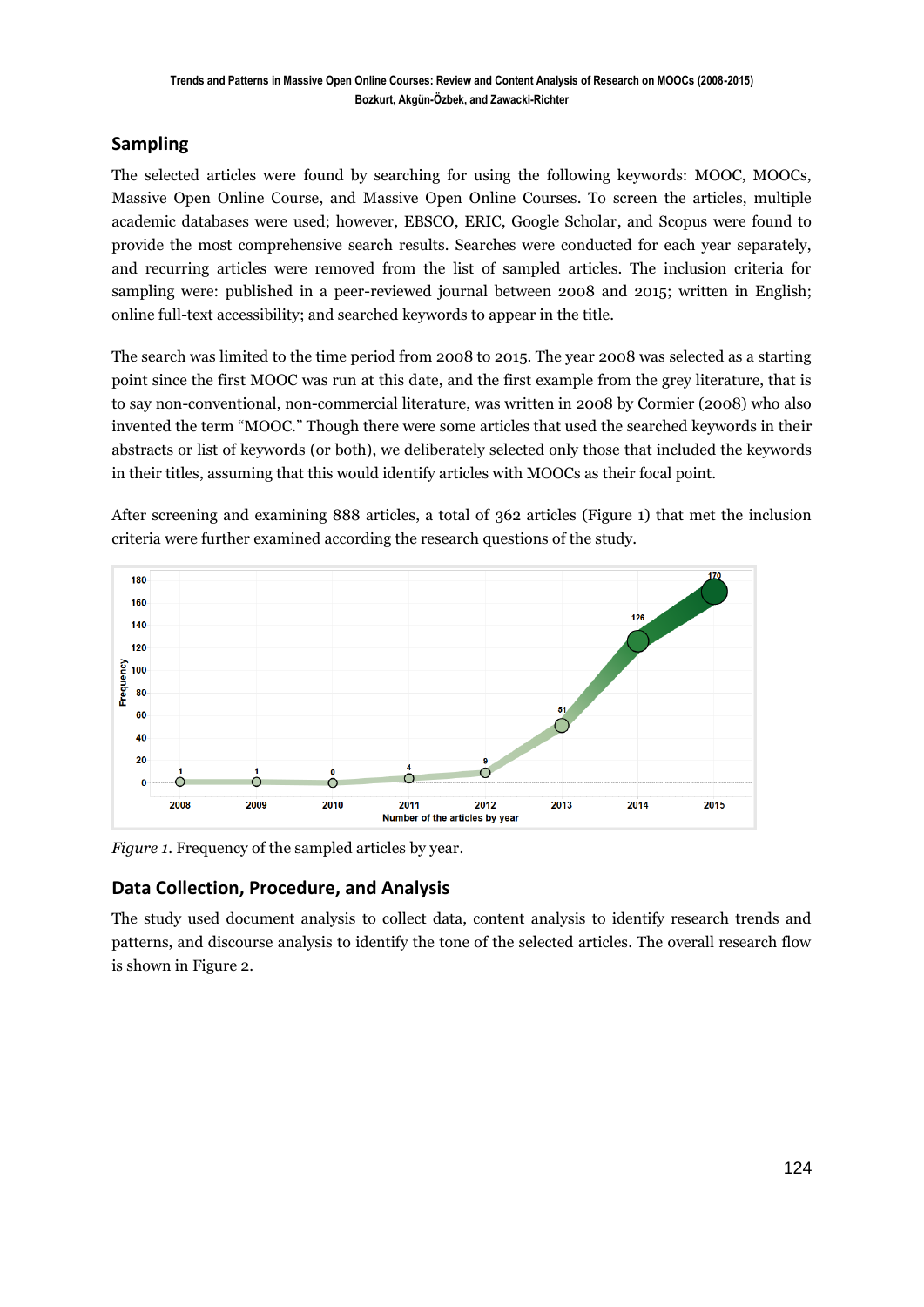

*Figure 2*. The overall research flow.

Document analysis was used to collect data and create a valid corpus based on the research questions and inclusion criteria stated above. Document analysis is a technique that involves skimming (superficial examination), reading (thorough examination), and interpretation (Bowen, 2009). During the initial searching and screening processes, a total of 888 papers were identified. This first corpus was analyzed through skimming, which yielded that 526 papers were irrelevant (articles that have searched keywords in the title, but do not address MOOCs in the main text), or did not meet the inclusion criteria; these were then excluded. Following the document analysis process, 362 empirical articles that were published in peer-reviewed journals were selected for further analysis.

After the identification of the 362 articles, the researchers used content analysis, which can employ different methodological approaches (qualitative or quantitative or both) and a variety of data types (Banks, Louie, & Einerson, 2000). The use of such approaches allows researchers to make replicable and valid inferences from data within their context, with the purpose of providing knowledge, new insights, a representation of the facts, and a practical guide to action (Krippendorff, 1980). The 362 articles or related sections were coded based on explicit rules of coding (Berelson, 1952), and according to pre-set categories (e.g., research method, model/ design etc.) defined by the researchers, keeping in mind the purpose of the research, and according to predefined research areas of DE. Some sections were based on counting the findings (e.g., citation analysis). The results were reported using trendline graphs or descriptive analysis such as frequency or percentage values.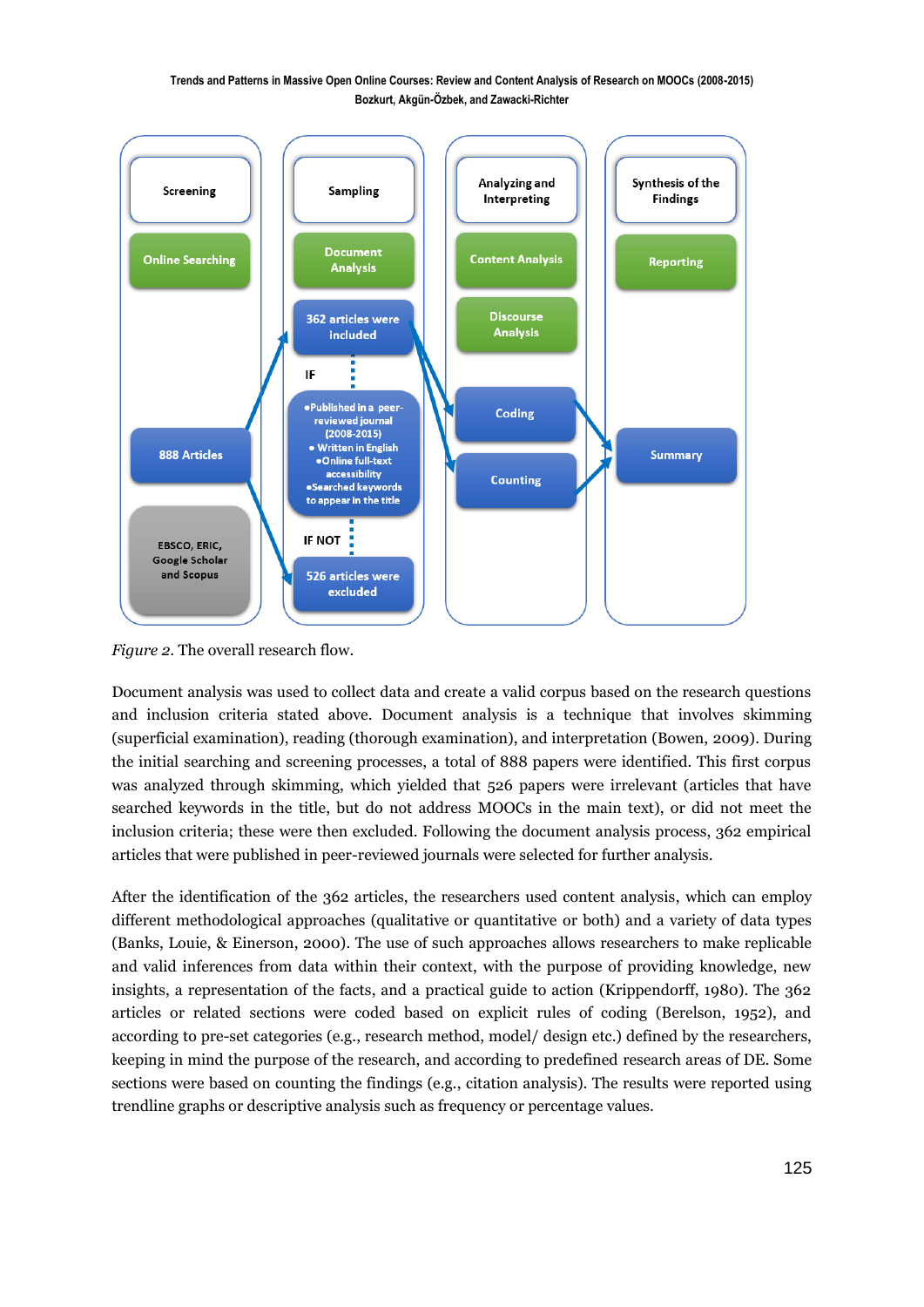In the final step, the researchers applied discourse analysis to analyze the viewpoints, perspectives, and aims hidden in the text, in order to reveal the position taken by the authors of each paper (Van Dijk, 1993). For this purpose, the conclusion sections of the papers were coded according to preset categories of positive, negative, neutral, and critical discourses, so as to identify the relationship between the text and the underlying message.

## **Significance and Limitations of the Study**

This study provides a 360-degree evaluation of research on MOOCs by identifying trends and patterns in the field over an eight-year period. The aim is to examine the phenomenon from different aspects and thus provide a complete map of the field. Articles included in this research study were collected through an open search that provided a significant corpus of 362 articles and enabled the researchers to present a holistic perspective from the advent of MOOCs in 2008 to 2015. This time span is a sufficient period to allow the field to mature and provide sufficient data to identify trends and patterns. Lastly, the study not only identifies trends and patterns in MOOC research, but also provides a research agenda for future directions, which is important for the improvement of MOOCs in particular, and open, distance, and distributed learning in general.

In addition to its significance, this study has some limitations. First of all the research corpus is limited only to peer-reviewed articles published in journals between 2008 and 2015. Other studies such as conference proceedings were not included with an assumption that not all proceedings are filtered through a review mechanism. However, it is thought that conducting a similar analysis would contribute to the literature. Secondly, as lingua franca, only articles written in English were included to the research to reach a global perspective. Thirdly, the articles which have online full-text access were included in the research corpus and those that required payment to access full-text were excluded. Finally, articles that included searched keywords in their titles were analyzed. The rationale for such an approach is that: articles that used defined keywords in their title would specifically focus on MOOCs.

## **Findings and Discussion**

This section explains research areas, patterns (discourse analysis, MOOC types, and citation analysis) and trends (methodology, research design/model, and theoretical frameworks) of MOOCs respectively.

### **Research Areas**

The classification of research areas in distance education developed by Zawacki-Richter (2009) was used to identify research areas in MOOCs and provide a research agenda for future studies. MOOC studies were analyzed and coded according to three levels of classification and fifteen research areas (Figure 3). On examination, it is seen that there is an unbalanced distribution among the three levels of classification.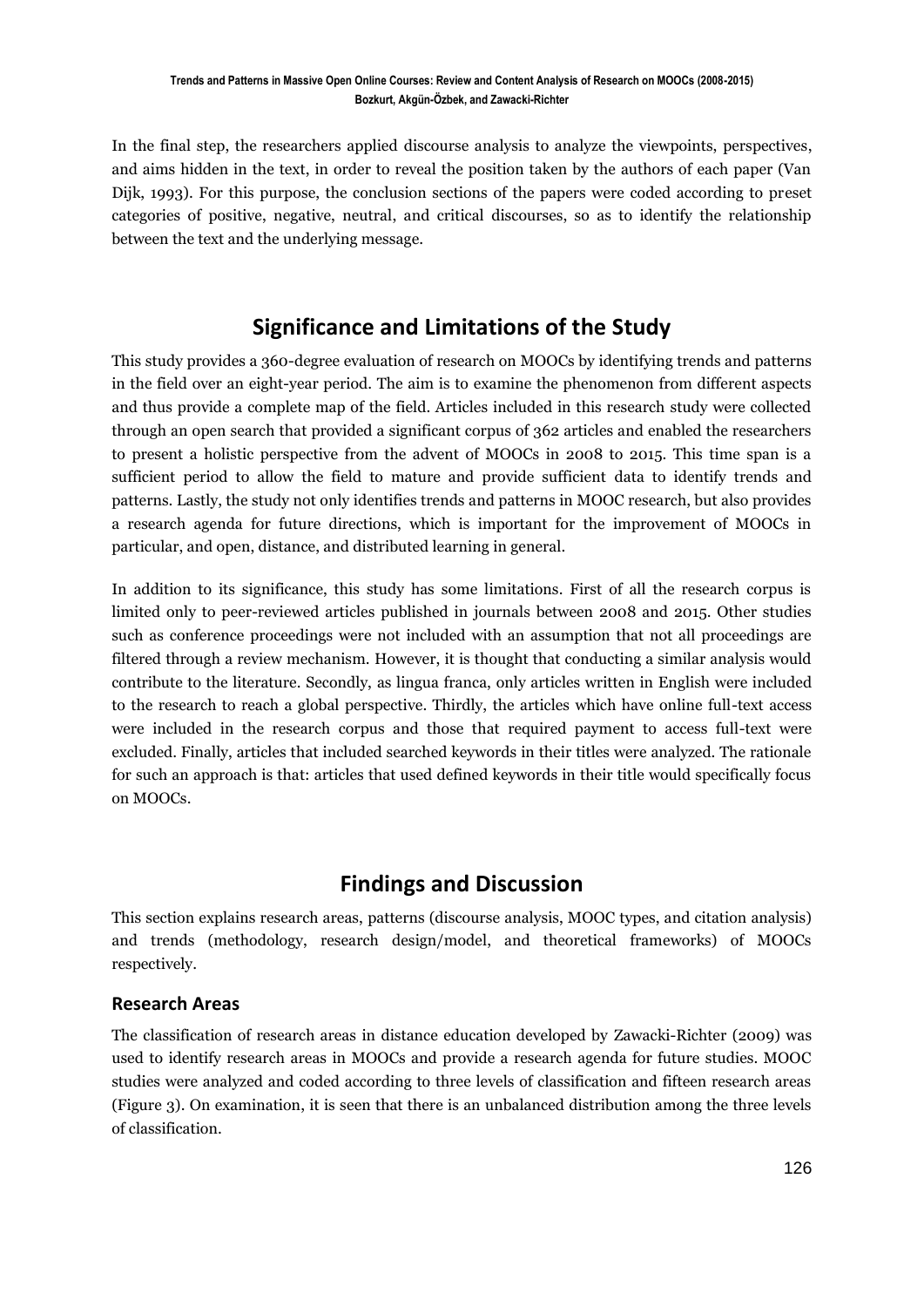At macro level (overall 40.4%), *theories and models* (27%) is the strongest emerging research area, since more than a quarter of the articles studied MOOCs within angle of this research area. The inflation in this research area also increased the overall value of the macro level. Other macro level research areas such as *research models in DE and knowledge transfer* (4.2%), *globalization of education and cross-cultural aspects* (3.8%), *distance teaching systems and institutions* (2.8%), a*ccess, equity, and ethics* (2.6%) were identified as research areas that are rather neglected.

At the meso level (overall 25.6%), *quality assurance* (6.1%) is the most emerging research area, which includes topics such as dropout rates, accreditation and quality standards. *Cost and benefits* (5.6%), *educational technology* (4.2%), *innovation and change* (4%), and *professional development and faculty support* (3.3%) are less investigated research areas. Following these, *management and organization* (1.6%) and *learner support services* (0.7%) appear to be the least examined research areas at this level.

The micro level (overall 34.4%) is the second most studied level of classification. At this level, *learner characteristics* (15.7%) is the most examined research area, followed by *instructional design* (11%), and *interaction and communication in learning communities* (7.3%).

The three most studied research areas (theories and models at the macro level; learner characteristics and instructional design at the micro level) constitute 53.7% of the overall corpus, which clearly identifies the remaining twelve research areas as those that need to be studied more. These findings related to research areas have revealed not only those areas that are most researched, but also those that are most neglected and require a special focus to improve MOOC practices. Based on these findings, researchers and institutions can develop a research agenda and adjust their research interests accordingly.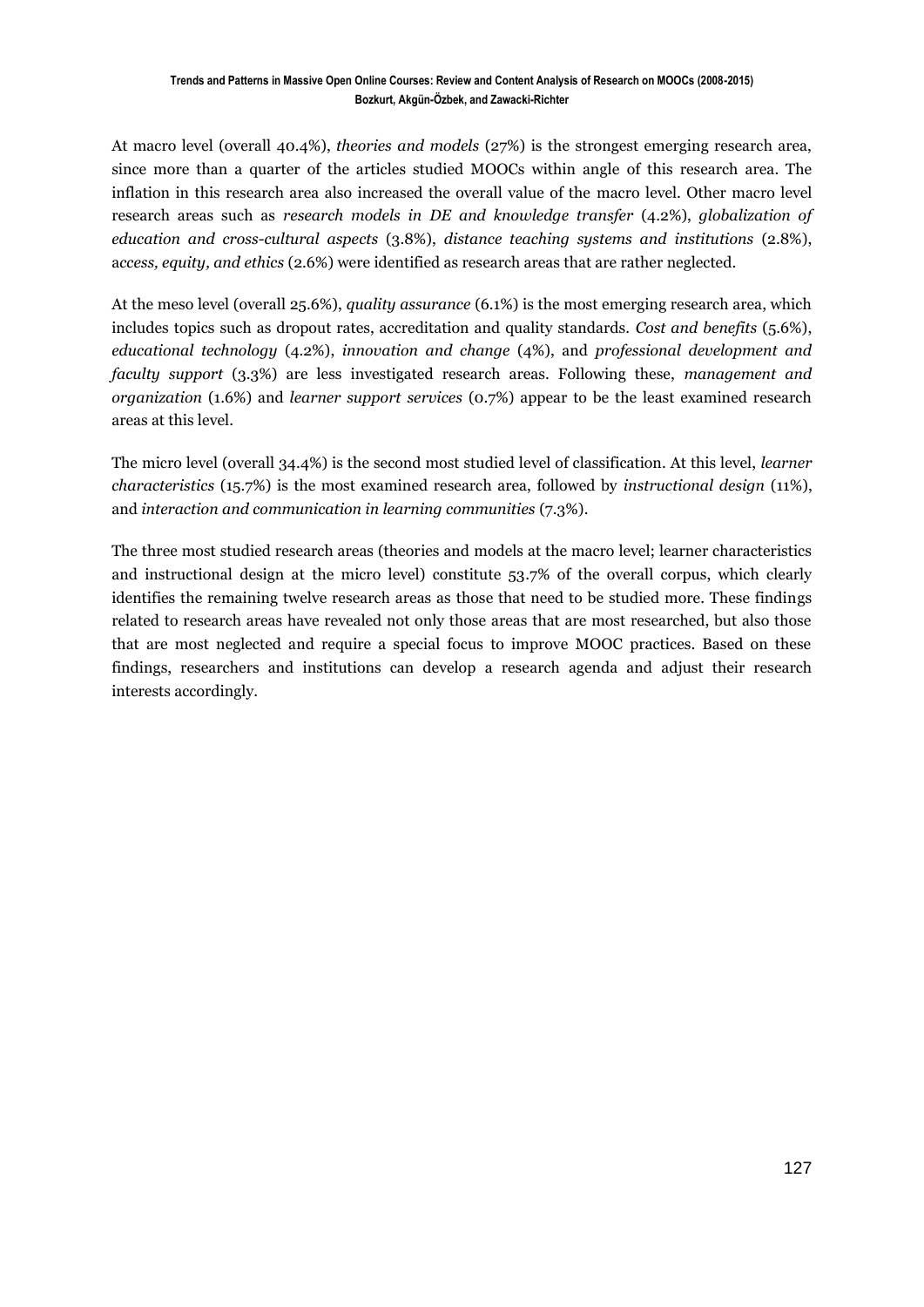

*Figure 3.* Distribution of research areas by years. \*One study may include more than one research area

### **Discourse Analysis**

The articles in the research corpus were coded (per year) according to the tone in the conclusion section, according to four categories: positive, negative, neutral, and critical (Figure 4). In a general sense, positive papers perceived MOOCs to be a hopeful innovation, while negative papers perceived them as hype. Neutral papers demonstrated no support for any side of the MOOC argument. Critical papers expressed the pros and cons of MOOCs within a holistic perspective, and provided careful judgements regarding their conclusions.

According to this classification, the nature of the discourse across all the articles is 27.1% positive, 1.1% negative, 56.4% neutral, and 15.5% critical. Based on the positive trend lines, it is possible to say that MOOCs will remain on the research agenda of open and distance learning. It is also noteworthy that very few of the papers take a negative perspective, while a considerable number of research articles take a critical perspective. Since critical researchers don't take the promise of MOOCs for granted, they produce valuable information that can contribute to the improvement of this lifelong learning model. The overall outlook provides an insight regarding how MOOCs are perceived in academia.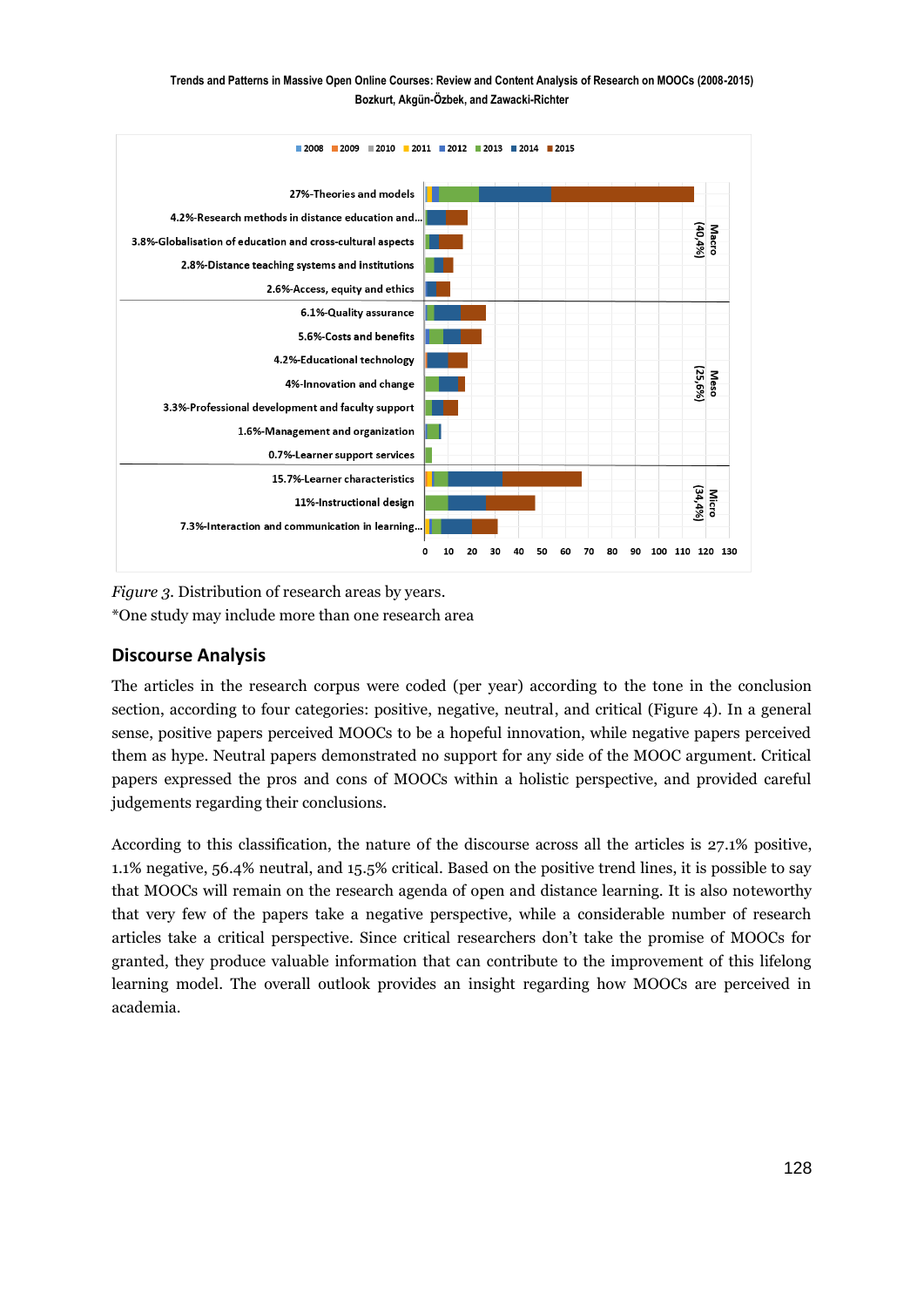

*Figure 4.* Distribution of discourse in MOOC articles by year.

On examination of Figure 4, it can be seen that the number of critical articles has been increasing from 2012 onwards. This may indicate that MOOCs are now being evaluated from more realistic perspectives, which is significant in order to build a robust research foundation. In terms of positive and negative discourses, the findings of this study demonstrate similar patterns with Shen and Kuo (2015). In their sentiment analysis, they found that public opinion in microblogging services generally favoured learning through MOOCs. Critical discourse in MOOC articles also has a similar pattern with previous research. For instance, Adams (2013) reported that the critical discourse became more apparent by 2013 because it was thought that MOOCs failed to achieve their promises. Ebben and Murphy (2014) also stated that a critical discourse about MOOCs started by 2012. In a similar vein, according to an analysis of public discourse surrounding MOOCs, Kovanović et al. (2015) analyzed 3,958 news articles and in line with the thoughts and findings of previous research, found that while there is a decrease in the number of MOOC-related news articles, the quality of the discussions in news articles appears to be increasing. They also noted that the discourse about MOOCs changed significantly.

As stated in previous research, year 2012/2013 is the beginning of critical discourse that can be linked to high dropout rate that was diagnosed with the second generation xMOOCs which followed the first generation cMOOCs. We also see that how an open, free learning model, that is to say cMOOCs, was transformed into something semi-open, that is to say xMOOCs, and adopted freemium business model resulting with criticism by 2012 onwards.

#### **MOOC Types**

The selected articles were examined according to MOOC types (Figure 5). For the analysis, research articles were coded if the data was gathered in a specific type of MOOC, and theoretical/conceptual articles were coded if they explained MOOC types in their literature review section and provided a synthesis accordingly.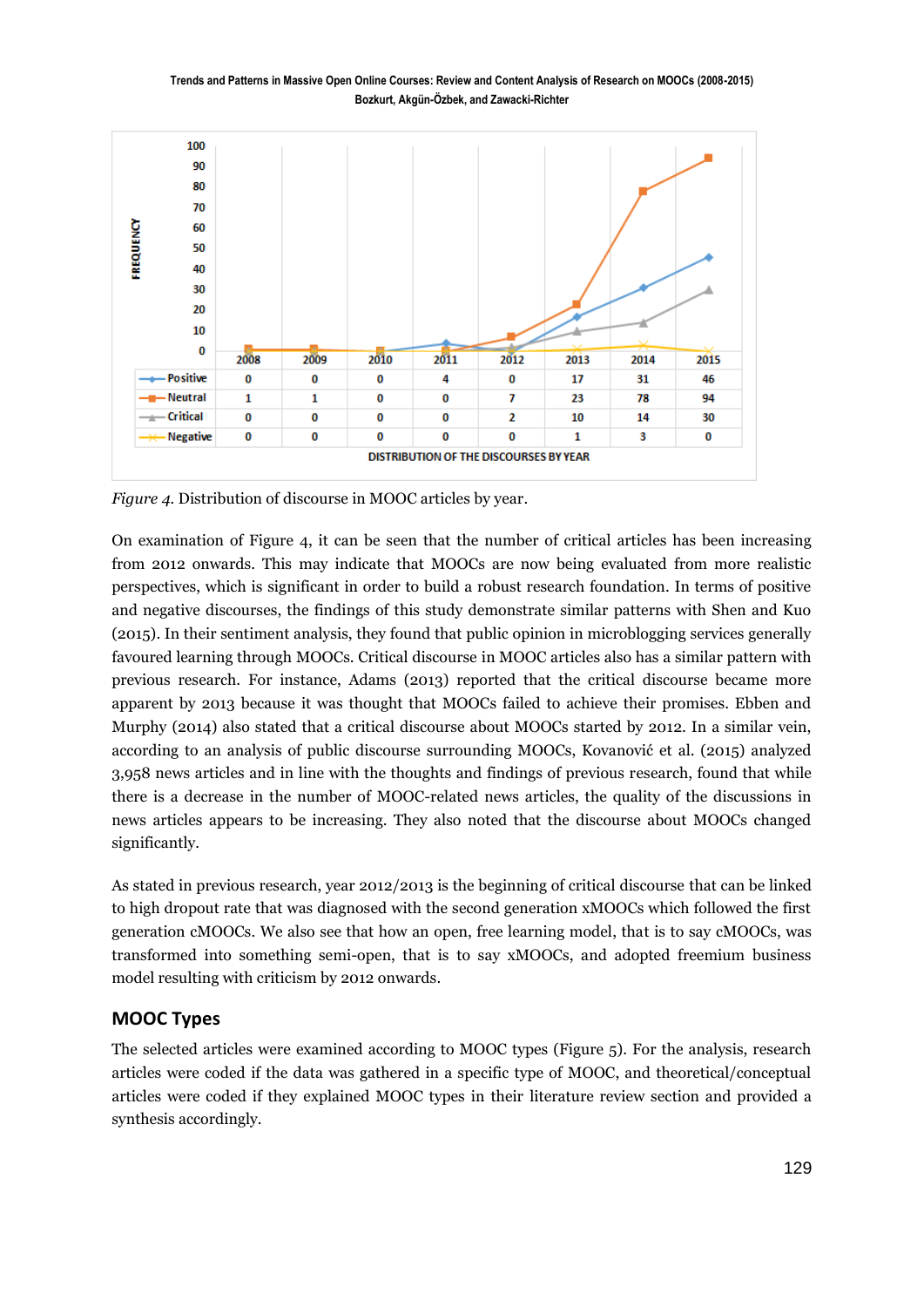

*Figure 5.* Distribution of MOOC types by year.

Interestingly, across all the articles, the number of articles  $(n=27; 7.5%)$  that focus on cMOOCs is relatively small since their first appearance in 2008, while there was a sudden increase in the number of xMOOC articles from 2013 onwards (n=116;  $32.1\%$ ). The number of articles that did not distinguish between the MOOC types or reported on both c- and xMOOCs (n=53; 14.7%) shows a similar pattern to xMOOCs. Although the number is small  $(n=6; 1.7%)$ , there are some articles that report on hybrid/dual-layer MOOCs.

The letters in the MOOC acronym clearly define its meaning, and the initial letters such as "c" (connectivist) and "x" (extended/extension) describe the main distinctions among MOOC types. However, a great number of the articles (n=159; 44%) neither defined the type of MOOCs they studied, nor clarified it in their literature review section. This creates a problematic situation in MOOC research and hinders the development of the phenomenon by ignoring the inherent diversity of MOOC types, resulting in possible skepticism about the quality and depth of MOOC research. This finding also aligns with the discussion in the following *methodology and research design/model*  section, namely that there are a great many loosely written papers in MOOC research without a specific methodological focus. Such obscurity in methodological frameworks and opacity in the definition of MOOC types could be construed as precluding MOOCs from being both a ripe research realm and a promising educational practice.

Findings of this study confirm those of both Liyanagunawardena et al. (2013) and Veletsianos and Shepherdson (2016), who highlighted the ambiguity in definition of MOOC types. There appears to be a need to define MOOC types more explicitly and explain emerging pedagogies, particularly since there are new experimental MOOC types such as hybrid/dual-layer MOOCs.

Another significant point is the relatively small number of articles between 2008 and 2011 period when cMOOC was the only MOOC type. Although there are other sources of data that are not included in this study (e.g., reports and conference proceedings), there is clearly a lack of cMOOC research in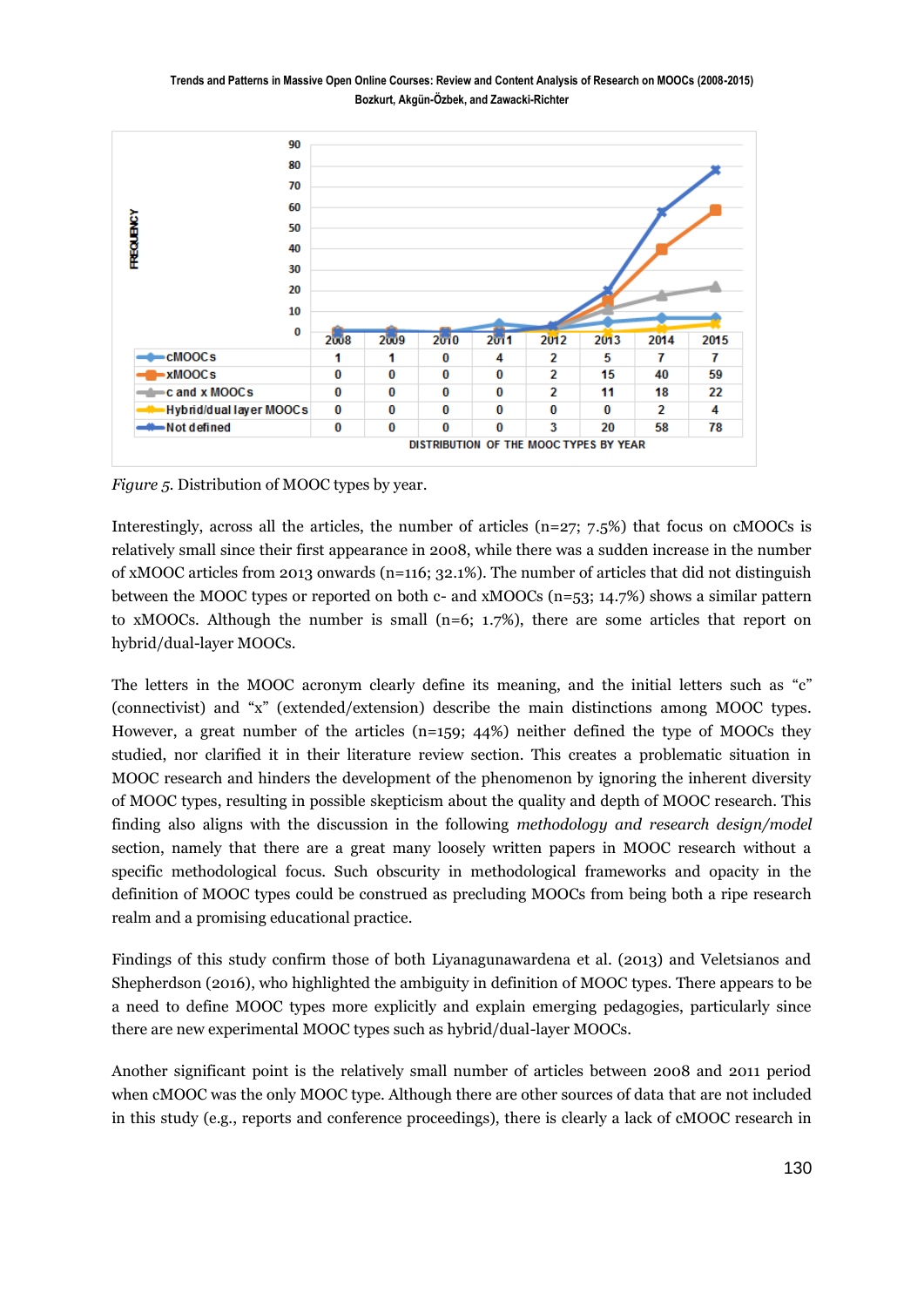both periods 2008-2011 and 2012-2015. In contrast, after the first implementation of xMOOCs in 2011, this type of MOOC experienced a sudden increase in the number of research articles about it.

It was reported that the time period 2008-2011/12 was cMOOC dominant while 2012-2013 was xMOOC dominant (Ebben & Murphy, 2014). The findings of this study confirm Ebben and Murphy and raise an interesting fact, which indicates that the MOOC research sphere is xMOOC dominant and it seems that xMOOCs are being the default type. There might be many reasons regarding this trend. In an effort to explain the dominance of xMOOCs, Veletsianos and Shepherdson (2015) suggested that pedagogic approaches used in xMOOCs are well-known among the academics and very similar to those already have been used and widely adopted in HEIs and online learning practices, while the approaches used in cMOOCs are not much known and academics might be hesitant or skeptical about it. Accordingly, it is possible to suggest that among different MOOC types (cMOOCs, xMOOCs, or hybrid/dual-layer MOOCs), xMOOC research has matured and was adopted by mainstream education, while cMOOC and hybrid/dual-layer MOOC research needs more time to mature and potentially there are many issues to further explore.

The rise of empirical MOOC research is notable from 2012 (Figure 1). MOOCs originated from genuine and noble ideas such as openness, connectivism, critical pedagogy, and redistribution of the power in learning processes to the learners; however, elite universities and xMOOC platforms are now major players in the MOOC field, and consequently xMOOCs have come to dominate MOOC research (Figure 5). The current state of the art regarding the domination of xMOOCs highlights an ongoing discussion: Are MOOCs a form of disruptive or sustaining innovation? The first appearance of MOOCs can be regarded as a disruptive innovation and they attracted a lot of attention in both public and academic environments. However, strategic moves from elite universities and venture capitalists have changed the perspective, resulting in the transformation of MOOCs from a disruptive innovation to a sustaining innovation.

### **Citation Analysis**

A total of 11,520 references were collected from the 362 articles published between 2008 and 2015, thus providing a map of the most cited works in MOOC research (See the five most cited works in Table 1). The 74 works that are cited at least 10 times are listed in Appendix B. The citation pattern reveals some interesting results. The 74 works are cited a total of 1,696 times which means that they constitute 14.7% of 11,520 references. This distribution of references exhibits a similarity with the Pareto Principle (Juran, 1975), which suggests that approximately 80% of outcomes originate in 20% of incomes. Similarly, 14.7% of the references in the MOOC articles provide a considerable amount of the knowledge for the MOOC research in general. Beyond descriptive findings in regard to citation analysis, this finding also provides insights about knowledge production and consumption patterns in this scholarly area. Though covering different time periods and reported in different ranks, the studies listed in most cited works also overlap with those reported by Gašević et al. (2014) and Veletsianos and Shepherdson (2016), which supports the idea proposed in Pareto Principle.

Considering the wide range of MOOC papers analyzed, the works listed in Appendix B constitute the touchstones of MOOC research from 2008 to 2015 and provide a robust reference guide for future researchers.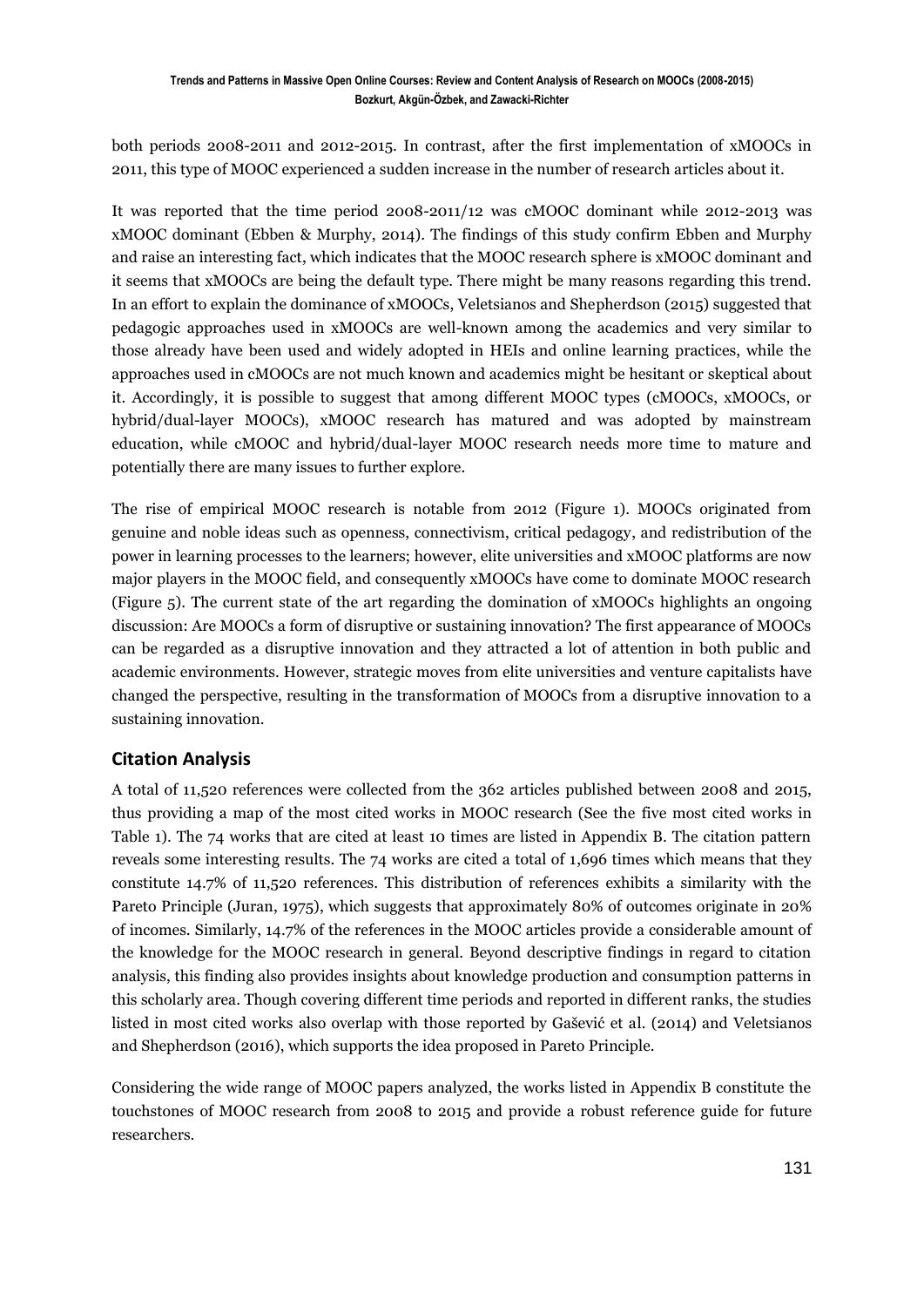Table 1

*The Five Most Cited Works* 

| #              | F  | <b>References</b>                                                                 |
|----------------|----|-----------------------------------------------------------------------------------|
| $\mathbf{1}$   | 79 | Daniel, J. (2012). Making sense of MOOCs: Musings in a maze of myth, paradox      |
|                |    | and possibility. Journal of Interactive Media in Education, 2012(3), Art. 18.     |
| $\mathbf{2}$   | 68 | Liyanagunawardena, T. R., Adams, A. A., & Williams, S. A. (2013). MOOCs: A        |
|                |    | systematic study of the published literature 2008-2012. The International Review  |
|                |    | of Research in Open and Distributed Learning, 14(3), 202–227.                     |
| 3              | 65 | Pappano, L. (2012, November 2). The Year of the MOOC. The New York Times.         |
|                |    | Retrieved from http://www.nytimes.com/2012/11/04/education/edlife/massive-        |
|                |    | open-online-courses-are-multiplying-at-a-rapid-pace.html                          |
| $\overline{4}$ | 62 | McAuley, A., Stewart, B., Siemens, G., & Cormier, D. (2010). Massive open online  |
|                |    | courses: Digital ways of knowing and learning, The MOOC model for digital         |
|                |    | practice. Retrieved from http://www.elearnspace.org/Articles/MOOC_Final.pdf       |
| 5              | 60 | Siemens, G. (2005). Connectivism: A learning theory for the digital age.          |
|                |    | International Journal of Instructional Technology and Distance Learning, $2(1)$ , |
|                |    | $3 - 10.$                                                                         |

*Note*. An extended list is provided in Appendix B.

#### **Methodology and Research Design/Model**

The findings reveal that, of all the sampled studies  $(n=362)$ , conceptual/descriptive studies constitute the most employed methodology (53.3%) (Figure 6)—more than half of the studies that examined MOOCs used this methodology. They took the form of literature reviews (24.3%), position papers (8%), opinion papers (6.1%), reports (5.5%) and other research models. Furthermore, conceptual/descriptive studies constitute the majority of papers in almost each year.

Unfortunately, though conceptual/descriptive studies have value on their own, many of the studies using this type of the methodology were poorly reported with a lack of empirical data, and did not contribute much to the literature or synthesize current literature; on the contrary, many are superficial reviews. In addition, the number of position and opinion papers is obtrusive. This indicates that many of the researchers at that time were still discussing the phenomenon of MOOCs, and deciding whether they were for or against it.

Currently, most of the MOOCs are provided through learning platforms such as Coursera and the data needed for research are confined to these platforms. Thus, the distinctly outnumbered conceptual/descriptive papers further indicate the obstacles to access MOOC data, which, in turn, ends up with 193 conceptual/descriptive papers out of 362.

The second most employed methodology is quantitative research (19.6%). The most commonly used quantitative methods were survey (12.2%), correlational (6.1%), or experimental (1.7%) studies. Quantitative methodology is important in being able to generalize research findings and improve the field horizontally; in particular, more correlational and experimental research studies are needed to explore the complex nature of MOOCs.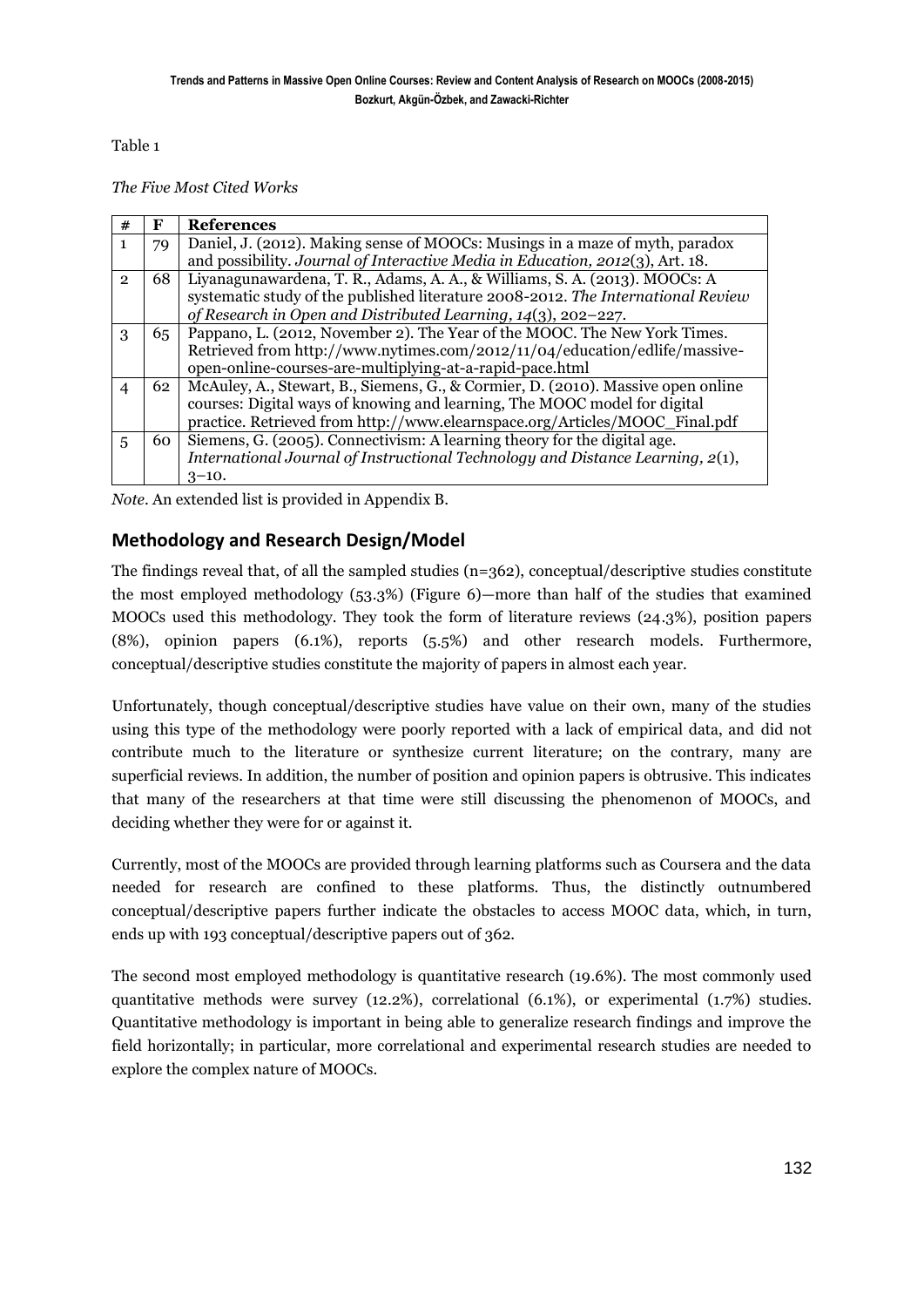

*Figure 6.* Distribution of research methodologies employed.

The third most employed methodology is qualitative studies (14.9%). Descriptive (4.1%), case studies (3%), and content analysis (2.2%) were the most preferred models. In contrast to horizontal quantitative methodology, vertical qualitative methodology provides an in-depth perspective in exploring a particular phenomenon. Considering the massive and open dimensions of the MOOC, we believe that there is a need for more qualitative research to investigate the undiscovered nature of this learning model.

Data mining and analytics follows as the next most prevalent research methodology (6.1%). Learning analytics (2.2%), social network analysis (1.4%), text-mining (1.4%), log analysis (1.4%), and Internet and traffic ranks (0.8%) were the preferred models. As an emerging research methodology, data mining and analytics enables a multi-layered examination of MOOCs, which are digital, networked, and online in nature.

Mixed methods ranked fifth (5.5%) among the research methodologies employed in the selected articles. Explanatory sequential (3%) and convergent parallel (1.9%) designs were the most used in this category. Considering the many aspects of MOOCS that may be studied, mixed methodology is a powerful approach for researchers to employ, building on the strengths of both quantitative and qualitative data. Nonetheless, the use of mixed methods in the selected articles is relatively low.

Practice-based studies constitute the least used type of research methodology (0.6%), with action research (0.6%) being the only model evident. Practice-based methodologies follow reflective, iterative, cyclical processes, which may be difficult for individual researchers to implement in studying MOOCs. Nevertheless, such studies would be favorable in contributing to promoting the success and sustainability of MOOCs.

These findings confirm those of Raffaghelli et al. (2015), who reported that theoretical/conceptual papers constitute the majority, that is to say 23.3% of MOOC research (n=60). They noted that mixed (20%), quantitative (15%), "others" (15%), qualitative (11.7%), and design-based research (8.3%) were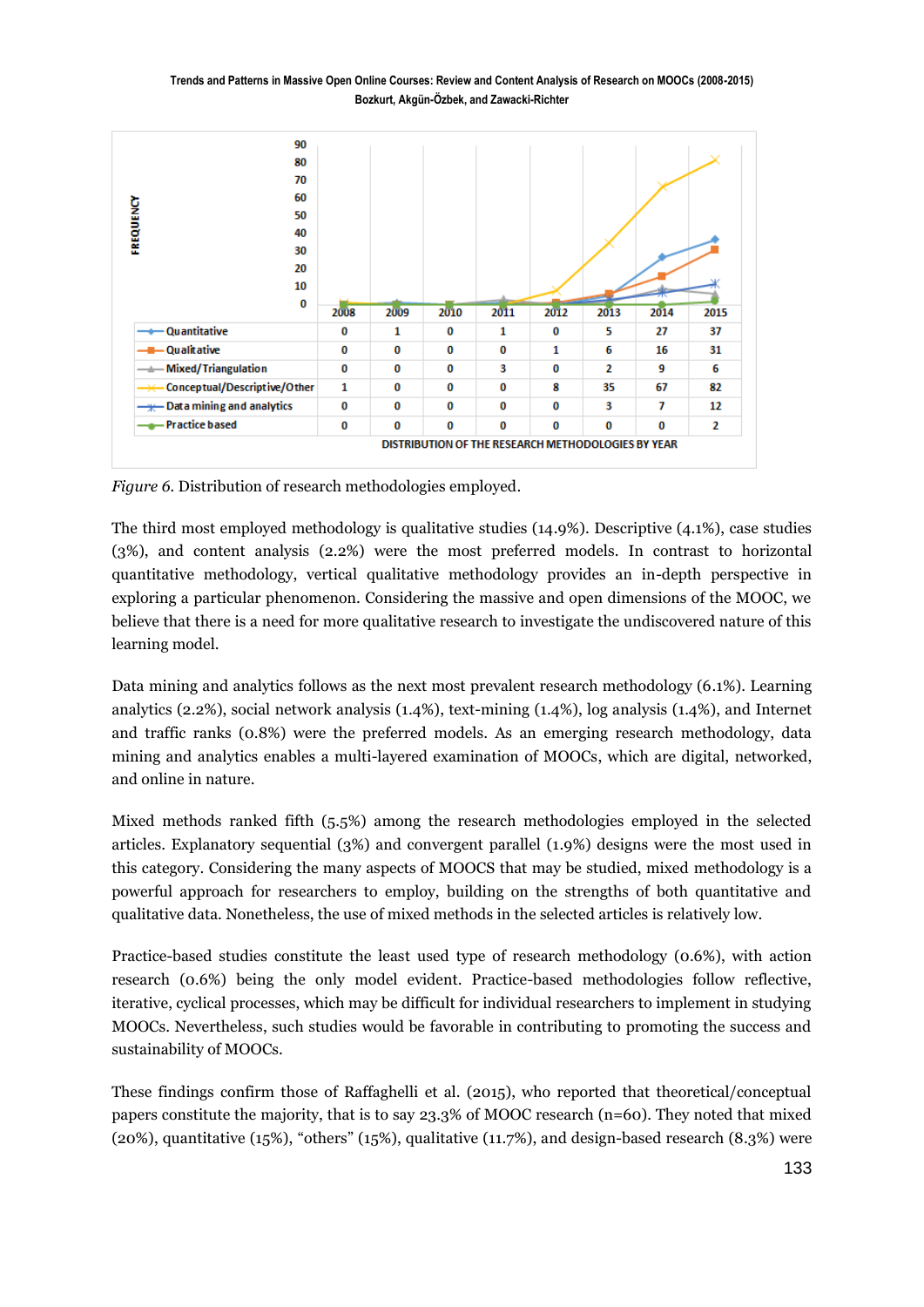other methodologies used. In their analysis, they classified empirical articles under a research paradigm based on their explicit findings, or their own interpretation when the methodology was not explicitly stated in a study. Because no articles in the scope of the present study were classified as design-based research, our findings do not match those of Raffaghelli et al. (2015) in the category of practice-based research models. Gašević et al. (2014), who categorized methodological approaches as qualitative, quantitative, mixed and other, reported a contrasting pattern with this study among the proposals (n=265) submitted for funding to the MOOC Research Initiative (MRI), with preferred methodologies being mixed (36.2%), qualitative (27.9%), quantitative (30.2%) and other (5.7%).

On examination of Figure 6, it can be seen that there was an increase in MOOC research from 2013 onwards, yet more than half of the research is taken up by conceptual/descriptive studies, which is thought to be a handicap. Undoubtedly, some of these papers provide valuable insights, yet it is clear that there is an imbalance in the distribution of research methodologies among the selected articles (Table 2).

Table 2

| <b>Method</b>                      | F  | %    | <b>Model/Design</b>           | $\mathbf{F}$   | %                |
|------------------------------------|----|------|-------------------------------|----------------|------------------|
| Quantitative                       | 71 | 19.6 | Survey                        | 44             | 12.2             |
|                                    |    |      | Correlational                 | 22             | 6.1              |
|                                    |    |      | Experimental                  | $\overline{6}$ | 1.7              |
|                                    |    |      | Meta-analysis                 | $\mathbf{1}$   | 0.3              |
|                                    |    |      | Causal comparative            | $\mathbf{O}$   | 0.0              |
| Qualitative                        | 54 | 14.9 | Descriptive                   | 15             | 4.1              |
|                                    |    |      | Case Study                    | 11             | 3.0              |
|                                    |    |      | <b>Content Analysis</b>       | $\overline{8}$ | 2.2              |
|                                    |    |      | Discourse analysis            | 5              | 1.4              |
|                                    |    |      | Ethnography                   | $\overline{4}$ | 1.1              |
|                                    |    |      | Phenomenology                 | 3              | 0.8              |
|                                    |    |      | Narrative                     | $\overline{2}$ | 0.6              |
|                                    |    |      | Delphi                        | $\mathbf{1}$   | 0.3              |
|                                    |    |      | Grounded theory               | $\mathbf{O}$   | 0.0              |
|                                    |    |      | Meta-Synthesis                | $\mathbf{O}$   | 0.0              |
|                                    |    |      | Historical                    | $\mathbf{o}$   | 0.0              |
|                                    |    |      | Heuristic                     | $\Omega$       | 0.0              |
| Mixed                              | 20 | 5.5  | <b>Explanatory sequential</b> | 11             | 3.0              |
|                                    |    |      | Convergent parallel           | $\overline{7}$ | 1.9 <sub>1</sub> |
|                                    |    |      | <b>Exploratory sequential</b> | $\mathbf{1}$   | 0.3              |
|                                    |    |      | Embedded                      | $\mathbf{o}$   | 0.0              |
|                                    |    |      | Multiphase                    | $\mathbf 0$    | 0.0              |
|                                    |    |      | Transformative                | $\mathbf{O}$   | 0.0              |
| Conceptual/Descriptive/Other   193 |    | 53.3 | Literature review             | 88             | 24.3             |
|                                    |    |      | Position paper                | 29             | 8.0              |
|                                    |    |      | Opinion paper                 | 22             | 6.1              |
|                                    |    |      | Report                        | 20             | 5.5              |
|                                    |    |      | Systematic review             | 14             | 3.9              |
|                                    |    |      | Comparative                   | 7              | 1.9              |
|                                    |    |      | <b>Technical paper</b>        | 6              | 1.7              |
|                                    |    |      | Reflection paper              | $\overline{4}$ | 1.1              |

#### *Description of Research Methodologies and Models/Designs (n=362)*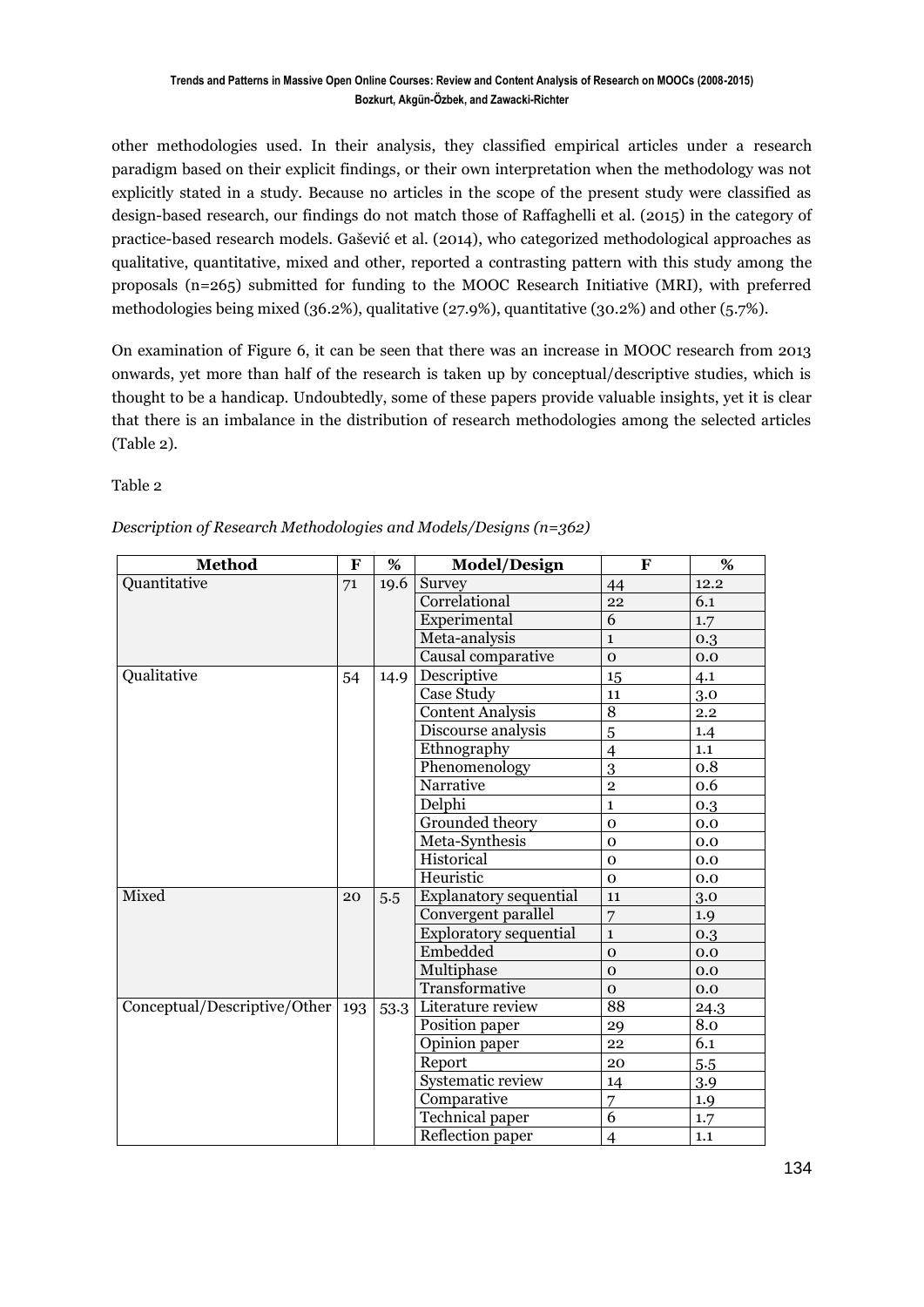**Trends and Patterns in Massive Open Online Courses: Review and Content Analysis of Research on MOOCs (2008-2015) Bozkurt, Akgün-Özbek, and Zawacki-Richter**

|                           |   |     | Field notes                    |   | 0.0 |
|---------------------------|---|-----|--------------------------------|---|-----|
| Data mining and analytics |   | 6.1 | Learning analytics             |   | 2.2 |
|                           |   |     | Social network analysis        |   | 1.4 |
|                           |   |     | Text mining                    |   | 1.4 |
|                           |   |     | Log analysis                   |   | 1.4 |
|                           |   |     | Internet and traffic ranks   3 |   | 0.8 |
|                           |   |     | Sentiment analysis             |   | 0.0 |
| Practice based            | 2 | 0.6 | Action research                | າ | 0.6 |
|                           |   |     | Design-based research          |   | 0.0 |

As highlighted by Veletsianos and Shepherdson (2016), dependence on particular research methodologies may restrict our understanding of MOOCs. Raffaghelli et al. (2015) claim that it is necessary to define the main constructs needed to drive empirical research; however, the sparsity of empirical research on MOOCs indicates an inflated debate, poorly underpinned by empirical evidence. In any scientific endeavour, researchers should interpret and draw conclusions from empirical data and a synthesis of previous findings (or both), so as to contribute to the analysis and development of their field.

These research findings trigger new issues regarding research in general and MOOC research in particular. It is salient that the MOOC phenomenon has been studied not only by means of quantitative, qualitative, or mixed paradigms, but other promising methodological paradigms such as data mining and analytics and practice-based methodology have also been used to better understand MOOCs. It is clear that research methodology in the field is evolving and new methodologies are emerging, mostly due to advances in technology and needs stemming from the transformational effect of MOOCs on our viewpoints. There is an increasing tendency to use data mining and analytics also in other research fields to better understand the practices that are mostly online. Innovative techniques such as learning analytics, social network analysis, and data mining are influencing the emerging methodological paradigms. These techniques have been used as a methodology, research model, and data collection and analysis tool on their own. We also see that practice-based methodologies such as action research and design-based research create a research realm of their own.

Another issue that requires attention, in terms of MOOC research, is similar to what has been found regarding research in the field of distance education (Bozkurt et al., 2015a). A great deal of MOOC articles is weak or superficial in reporting methodology and/or findings, which undermines the validity and reliability of their empirical research findings. In addition, abstracts and keywords, which are supposed to be an overall indication of the content of an article, do not necessarily reflect the key features of the selected studies, such as research aims, methodology, and conclusions.

### **Theoretical Frameworks**

The theoretical or conceptual frameworks used in articles about MOOCs were used as a lens to interpret findings, and were counted and ranked according to their frequency (Table 3). It was seen that 64 articles (17.7%) out of 362 used employed theoretical/conceptual frameworks, while 298 (82.3%) articles didn't benefit from any theoretical or conceptual frameworks, or both. Those 64 articles used 43 different frameworks, and some used more than one framework in a single study.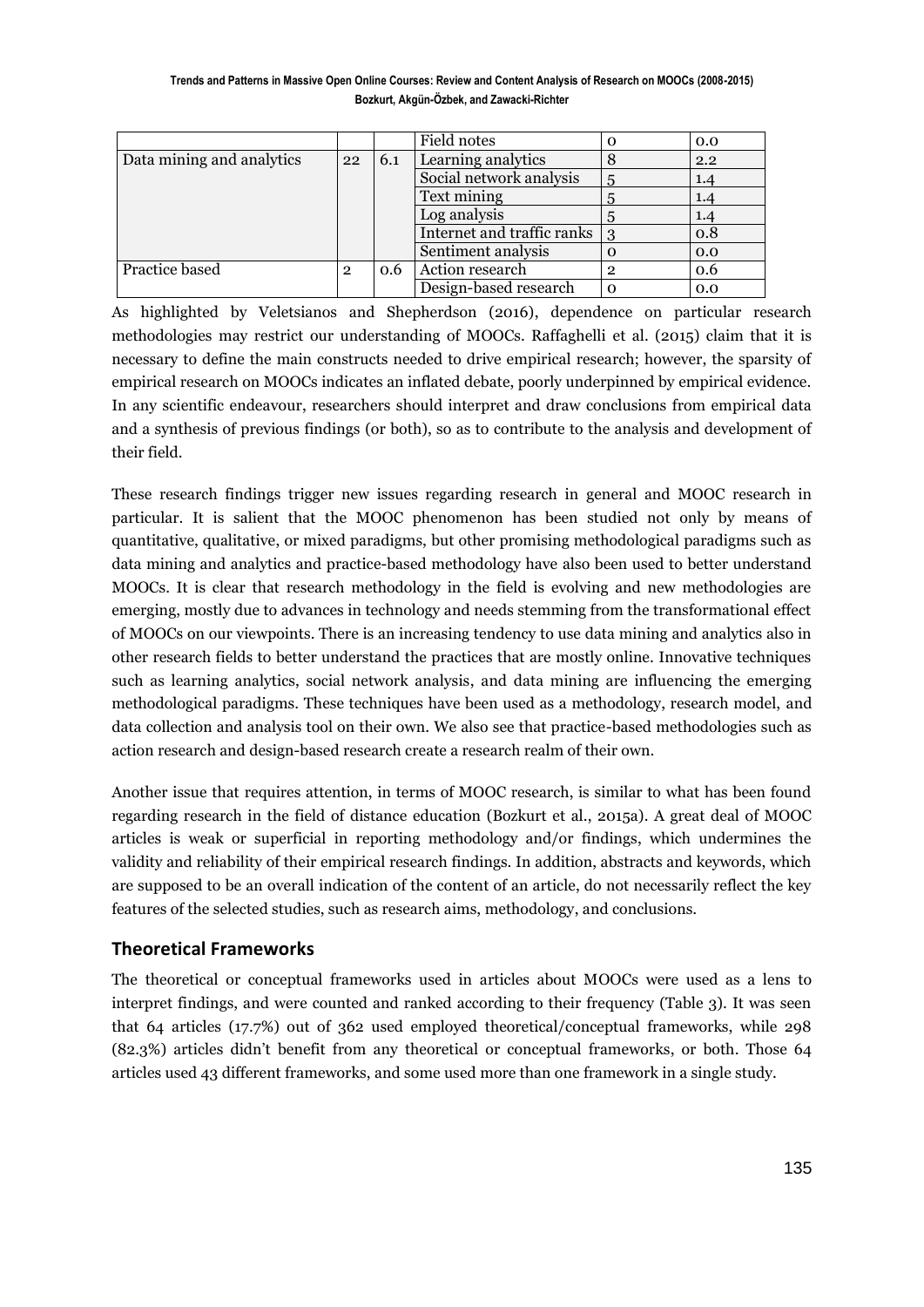On examination of Table 3, it can be seen that theoretical or conceptual frameworks used in MOOC research relate mostly to the educational area, including technology, innovation, social learning, and independent learning.

Table 3

*Description of Research Theoretical/Conceptual Frameworks (n=362)*

| Theoretical/Conceptual                      |                | <b>Theoretical/Conceptual</b>          |              |
|---------------------------------------------|----------------|----------------------------------------|--------------|
| framework                                   | F              | framework                              | F            |
| N/A                                         | 298            | De-schooling Philosophy                | $\mathbf{1}$ |
| Connectivism                                | 12             | Diffusion of Innovations Theory        | $\mathbf{1}$ |
| Disruptive Innovation                       | 7              | <b>Emergence Theory</b>                | $\mathbf{1}$ |
| <b>Self-Directed Learning</b>               | 6              | Gamification                           | $\mathbf{1}$ |
| <b>Social Learning Theory</b>               | 3              | Human Systems Approach                 | $\mathbf{1}$ |
| <b>Chaos Theory</b>                         | $\overline{2}$ | <b>Implicit Theory of Intelligence</b> | $\mathbf{1}$ |
| <b>Community of Practice</b>                | $\overline{2}$ | <b>Interaction Equivalency Theorem</b> | $\mathbf{1}$ |
| <b>Complexity Theory</b>                    | $\overline{2}$ | Networked Learning                     | $\mathbf{1}$ |
| Heutagogy                                   | $\overline{2}$ | Participatory Pedagogy                 | $\mathbf{1}$ |
| <b>Item Response Theory</b>                 | $\overline{2}$ | <b>Persistence Theory</b>              | $\mathbf{1}$ |
| <b>Rhizomatic Learning</b>                  | $\overline{2}$ | Porter's Copyright Interests Model     | $\mathbf{1}$ |
| Self-Determination Theory                   | $\overline{2}$ | Porter's Five Forces model             | $\mathbf{1}$ |
| <b>Technology Acceptance Theory</b>         | $\overline{2}$ | Reasoned Action Approach               | $\mathbf{1}$ |
| The 7Cs of Learning Design                  | $\overline{2}$ | Sociomaterial Theory                   | $\mathbf{1}$ |
| Framework                                   |                |                                        |              |
| The SWOT Framework                          | $\overline{2}$ | <b>Teaching Approach Framework</b>     | $\mathbf{1}$ |
| <b>Actor-Network Theory</b>                 | $\mathbf{1}$   | The Carroll Model of School Learning   | $\mathbf{1}$ |
| <b>Blended Learning</b>                     | $\mathbf{1}$   | The Precise Effectiveness Strategy     | $\mathbf 1$  |
| <b>Bloom's Taxonomy</b>                     | $\mathbf{1}$   | The 7 Principles of Good Pedagogical   | $\mathbf{1}$ |
|                                             |                | Practice                               |              |
| Conole's 12 Dimensions                      | $\mathbf{1}$   | Theory of Planned Behavior             | $\mathbf{1}$ |
| Constructivism                              | $\mathbf{1}$   | Value-Based Delivery of Education      | $\mathbf{1}$ |
| <b>Cornell's Information Literacy Model</b> | $\mathbf{1}$   | Variable Cost Minimization             | $\mathbf{1}$ |
| Deep Learning                               | $\mathbf{1}$   | Zone of Proximal Development           | $\mathbf{1}$ |

*Note*: One study may employ more than one theoretical or conceptual framework.

According to Perraton (1988), research without a theoretical basis tends to be nothing more than data gathering, in many cases. Similarly, Bozkurt et al. (2015b) state that ignoring the use of theoretical or conceptual frameworks encourages researchers to report descriptive findings only. Anderson (2008) notes that theories allow researchers to make connections with other studies, provide deeper understanding of concepts, and facilitate the transformation of knowledge from one context to another. Referring to Immanuel Kant's saying "theory without practice is empty; practice without theory is blind,'' Morrison and van der Werf (2012, p.399) state that "there is a symbiosis between theory and practice, and, for educational research, they cannot flourish without each other, even though they may have difficulty in living both with and without each other." In spite of the importance of using theoretical or conceptual lenses when appropriate, this analysis shows that MOOC research suffers from a lack of application of such frameworks. Considering the fact that MOOCs rely on many already known, well-established practices, such as open and distance learning, open educational resources, and online learning, the application of appropriate theoretical frameworks would fortify the pillars of research on this evolving phenomenon.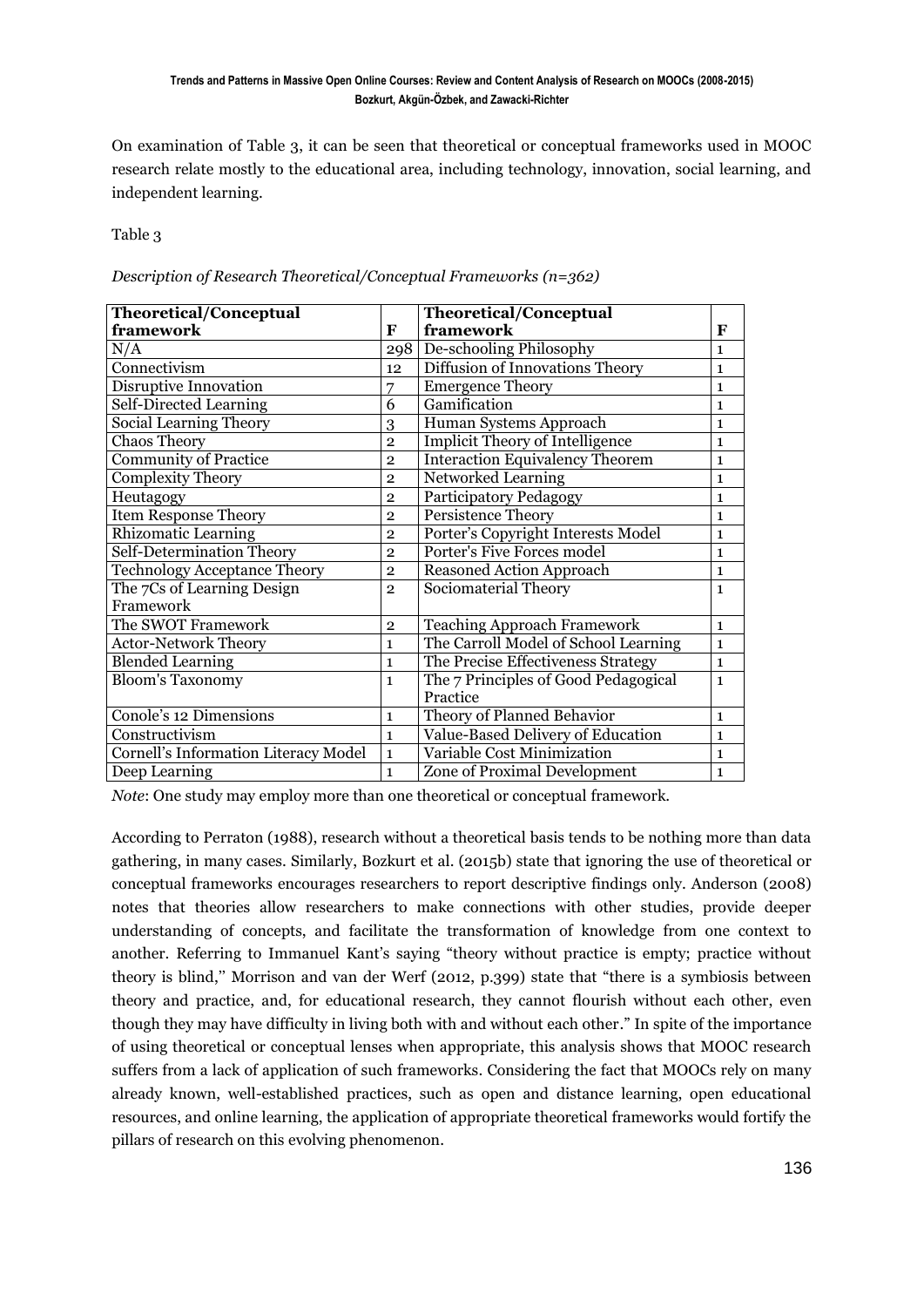## **Conclusion and Implications for Future Research**

The results of this study reveal and describe research trends and patterns in MOOC research over the time period from 2008 to 2015. As can be seen in Figure 1, research on MOOCs started to expand from 2013 onwards, and the pattern indicates a positive trend in the coming years. The analysis regarding research areas in MOOCs has demonstrated that MOOC studies encompass three main research areas: theories and models (27%) (macro level), learner characteristics (15.7%), and instructional design (11%) (all at the micro level) (see Figure 3).

In terms of the types of MOOC that appear in the research, most of the selected articles deal with xMOOCs (32.1%), cMOOCs (7.5%), hybrid/dual-layer MOOCs (1.7%) or c/xMOOCs (14.7). However, many of the articles (44%) did not explain or clarify the type of MOOC that they were investigating. The discourse in the selected MOOC articles tends to be positive (27.1%), neutral (56.4%) or negative (1.1%), with a significant number of articles exhibiting a critical stance (15.5%).

The citation analysis reveals that the 74 most cited articles on MOOCs (n=362) constitute 14.7% of the citation corpus (n=11,520). Findings related to research methodology, model, and design demonstrate that articles employing a theoretical, conceptual, or descriptive methodology (53.3%) outnumber other research paradigms such as quantitative (19.6%), qualitative (14.9%), data mining and analytics (6.1%), mixed (5.5%), and practice-based methodologies (0.6%). With regard to the use of theoretical or conceptual frameworks, 298 out of 362 articles (82.3%) reported research findings without benefiting from such frameworks.

Findings of this research revealed that the least explored research areas are learner support services; management and organization; access, equity, and ethics. In this regard, the following implications can be considered for future research directions.

First implication is based on learner support services research area from meso level. High dropout and low completion rates seem to be one of the major concerns of MOOC providers. Though this issue occupies most of the negative discussions on MOOCs, the studies concerning this issue are insufficient. Research on learner support services in MOOCs can contribute to the literature by providing effective and efficient solutions, which in turn, can be one of the solutions for the abovementioned concerns.

Second implication is based on management and organization research area from meso level. Supposing that MOOC participants are self-directed, self-regulated learners does not mean that these processes are free from management and organization processes. Considering that recent online learning initiatives are based on networked practices, it is for sure that management and organization processes differ from traditional approaches. This untapped research area can lead researchers to an interesting research avenue. It is also important to generate knowledge for management and organization issues from the perspective of MOOCs to better understand the phenomenon.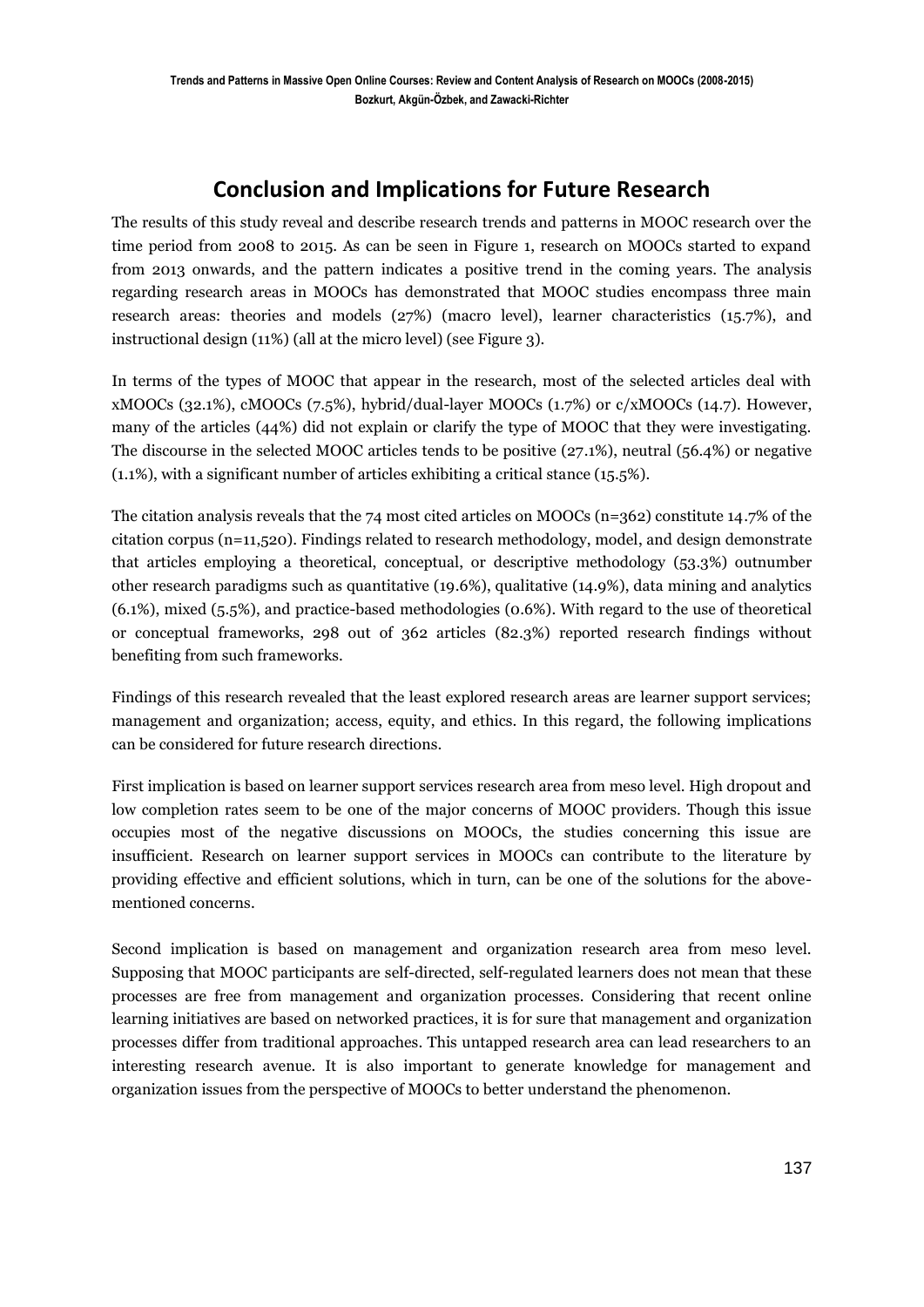Final implication is based on access, equity, and ethics research area from macro level. There is a need for clear policies to regulate ethical considerations in research, both for MOOCs and for other emerging networked practices. Although most of the data on MOOCs can be gathered from open environments and does not require Institutional Review Board (IRB) approval, there are still ethical issues that are beyond informed consent form and need to be explained explicitly to provide clear guidelines to future researchers.

In addition to above future research directions, considering the findings of this research study and the impressions gained from the studies reviewed, the following three additional recommendations are presented for future research.

The first recommendation is about open policy for MOOC data. MOOC platforms should be more transparent and should open up MOOC data to researchers (within ethical bounds) in order to develop the MOOCs as a lifelong learning model and surpass the limitations imposed by the current majority of descriptive studies.

The second recommendation is about cultural issues. The "M" letter in MOOC abbreviation refers to being massive and diverse in cultural, socioeconomic, demographic, and many other dimensions. As mentioned in MOOC literature, learners in MOOCs participate from diverse points of the globe; however, there is a tendency to participate from North America and Europe. Similarly, most of the MOOC research originates from these geographies. In contrast to high participation mostly from North America and Europe, participation from some continents shifts from moderate to low. Based on the idea that geography, language and culture are interrelated, MOOCs in particular and other networked learning spaces in general, future research can focus on geographical, linguistic, and cultural differences and participation.

The final recommendation is about future follow-up research on MOOCs. This study focused on trends and patterns in MOOC research by compiling empirical articles that meet the inclusion criteria published in journals. However, as seen in Figure 1, articles on MOOCs are sparse between 2008 and 2012. It is thought that articles published in journals require more refined and longer processes, which intend to present sound and solid research findings while retarding the dissemination of the knowledge quickly especially in emerging fields such as MOOCs. Considering that the inception of MOOCs dates back to 2008 and the interest arouses around 2012, a complementary follow-up research that focuses on proceedings would be helpful to know more about early days of MOOC phenomenon and would provide a deeper understanding and a comprehensive perspective.

In conclusion, these research findings raise another question: Should HE perceive MOOCs as a threat, a disruptive innovation, or a change agent for sustainable innovation that might serve as a catalyst for the transformation of higher education? This again provides an impetus for further investigation and debate.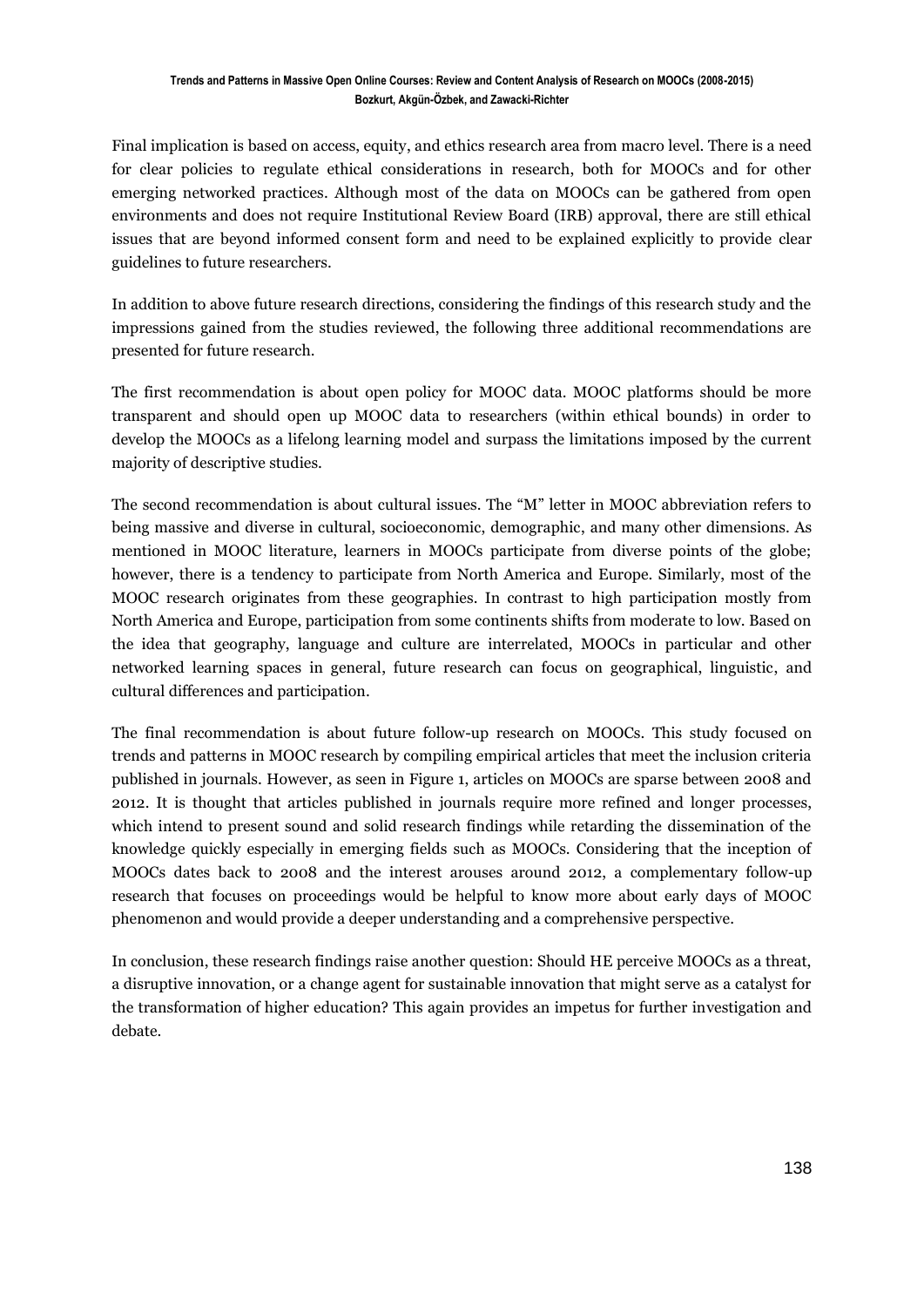## References

- Adams, S. (2013). Are MOOCs really a failure? Forbes. Retrieved from [http://www.forbes.com/](http://www.forbes.com/%20sites/susanadams/2013/12/11/are-moocs-really-a-failure/)  [sites/susanadams/2013/12/11/are-moocs-really-a-failure/](http://www.forbes.com/%20sites/susanadams/2013/12/11/are-moocs-really-a-failure/)
- Altman, D. G. (1991). *Practical statistics for medical research*. London: Chapman & Hall.
- Anderson, T. (2008). Towards a theory of online learning. In T. Anderson (Ed.), *The theory and practice of online learning*, (pp. 45-74). Edmonton, Canada: Athabasca University Press.
- Auletta, K. (2012, April 30). Get Rich U. *The New Yorker.* Retrieved fro[m](http://www.newyorker.com/magazine/2012/04/30/get-rich-u) <http://www.newyorker.com/magazine/2012/04/30/get-rich-u>
- Banks, S. P., Louie, E., & Einerson, M. (2000). Constructing personal identities in holiday letters. *Journal of Personal and Social Relationships*, *17*(3), 299–327.
- Barber, M., Donnelly, K., Rizvi, S., & Summers, L. (2013). *An avalanche is coming. Higher Education and the revolution ahead*. Institute for Public Policy Research Retrieved from [http://www.ippr.org/publications/an-avalanche-is-coming-higher-education-and-the](http://www.ippr.org/publications/an-avalanche-is-coming-higher-education-and-the-revolution-ahead)[revolution-ahead](http://www.ippr.org/publications/an-avalanche-is-coming-higher-education-and-the-revolution-ahead)
- Berelson, B. (1952). *Content analysis in communication research.* Glencoe, Ill: Free Press.
- Billington, P. J., & Fronmueller, M. P. (2013). MOOCs and the future of higher education. *Journal of Higher Education Theory and Practice*, *13*(3), 36-42.
- Bowen, G. A. (2009). Document analysis as a qualitative research method. *Qualitative Research Journal*, *9*(2), 27-40.
- Bozkurt, A. (2016). Identifying interaction patterns and teacher-learner roles in connectivist massive open online courses. Doctoral dissertation. Anadolu University, Turkey.
- Bozkurt, A., Akgun-Ozbek, E., Onrat-Yilmazer, S., Erdogdu, E., Ucar, H., Guler, E., … Aydin, C. H. (2015a). Trends in distance education research: A content analysis of journals 2009-2013. *International Review of Research in Open and Distributed Learning, 16*(1), 330-363.
- Bozkurt, A., Genc-Kumtepe, E., Kumtepe, A. T., Erdem-Aydin, I., Bozkaya, M., & Aydin, C. H. (2015b). Research trends in Turkish distance education: A content analysis of dissertations, 1986- 2014. *The European Journal of Open, Distance and E-Learning (EURODL)*, *18*(2), 1-22.
- Bozkurt, A., Özdamar Keskin, N., & de Waard, I. (2016). Research trends in massive open online course (MOOC) theses and dissertations: Surfing the tsunami wave*. Open Praxis, 8*(3), 203- 221.
- Brooks, D. (2012, May 4). The campus tsunami. *The New York Times*, A29. Retrieved from http://www.nytimes.com/2012/05/04/opinion/brooks-the-campus-tsunami.html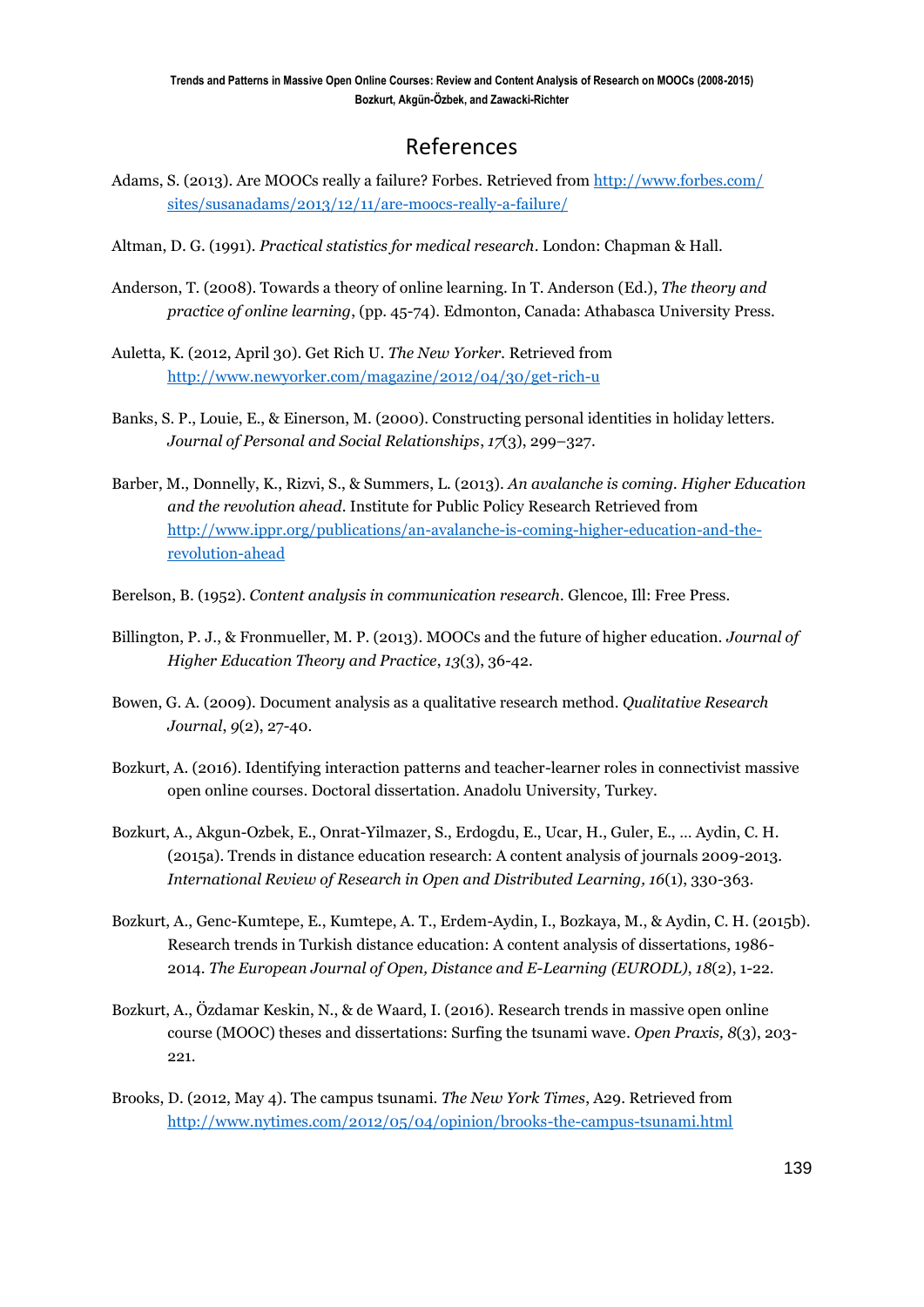- Bulfin, S., Pangrazio, L., & Selwyn, N. (2014). Making MOOCs: The construction of a new digital higher education within news media discourse. *The International Review of Research in Open and Distributed Learning*, *15*(5), 291-305.
- Chen, Y. (2014). Investigating MOOCs through blog mining. *The International Review of Research in Open and Distributed Learning, 15*(2), 85-106.
- Cohen, J. (1960). A coefficient of agreement for nominal scales. *Educational and psychological measurement*, *20*(1), 37-46.
- Cormier, D. (2008). The CCK08 MOOC–Connectivism course, 1/4 way. *Dave's Educational Blog*. Retrieved from [http://davecormier.com/edblog/2008/10/02/the-cck08-mooc-connectivism](http://davecormier.com/edblog/2008/10/02/the-cck08-mooc-connectivism-course-14-way/)[course-14-way/](http://davecormier.com/edblog/2008/10/02/the-cck08-mooc-connectivism-course-14-way/)
- Daniel, J. (2012). Making sense of MOOCs: Musings in a maze of myth, paradox and possibility. *Journal of interactive Media in education*, *2012*(3), Art-18.
- Deimann, M. (2015). The dark side of the MOOC: A critical inquiry on their claims and realities. *Current Issues in Emerging eLearning*, *2*(1), Article 3.
- Ebben, M., & Murphy, J. S. (2014). Unpacking MOOC scholarly discourse: A review of nascent MOOC scholarship. *Learning, Media and Technology*, *39*(3), 328-345.
- Flynn, J. (2013). MOOCS: Disruptive innovation and the future of higher education. *Christian Education Journal*, *10*(1), 149-162.
- Friedman, T. L. (2012, May 16). Come the revolution. *The New York Times*. Retrieved from <http://www.nytimes.com/2012/05/16/opinion/friedman-come-the-revolution.html>
- Gašević, D., Kovanović, V., Joksimović, S., & Siemens, G. (2014). Where is research on massive open online courses headed? A data analysis of the MOOC Research Initiative. *The International Review of Research in Open and Distributed Learning, 15*(5), 134-176.
- Gough, D., Oliver, S., & Thomas, J. (2012). *An introduction to systematic reviews*. London, England: Sage.
- Juran, J. M. (1975). The non-Pareto principle; mea culpa. *Quality Progress, 8*(5), 8-9.
- Kennedy, J. (2014). Characteristics of massive open online courses (MOOCs): A research review, 2009–2012. *Journal of Interactive Online Learning, 13*(1), 1–16.
- Kovanović, V., Joksimović, S., Gašević, D., Siemens, G., & Hatala, M. (2015). What public media reveals about MOOCs: A systematic analysis of news reports. *British Journal of Educational Technology*, *46*(3), 510-527.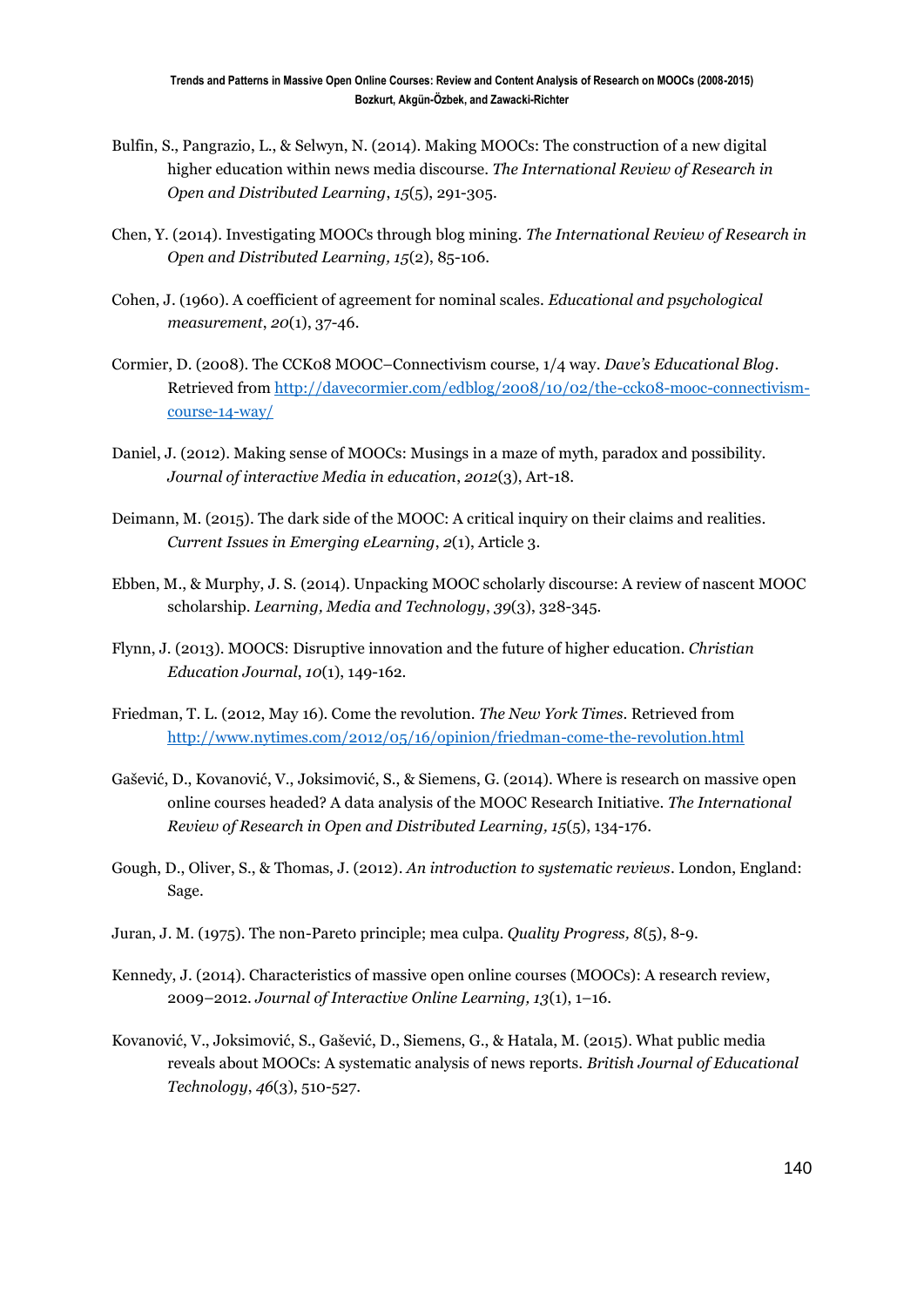- Krause, S. D., & Lowe, C. (Eds.). (2014). *Invasion of the MOOCs: The promises and perils of massive open online courses*. Anderson, South Carolina: Parlor Press. Retrieved from [http://www.parlorpress.com/invasion\\_of\\_the\\_moocs](http://www.parlorpress.com/invasion_of_the_moocs)
- Krippendorff, K. (1980). *Content analysis: An introduction to its methodology*. Newbury Park: Sage Publications.
- Landis, J. R., & Koch, G. G. (1977). The measurement of observer agreement for categorical data. *Biometrics, 33*, 159–174.
- Liyanagunawardena, T., Adams, A., & Williams, S. (2013). MOOCs: A systematic study of the published literature 2008-2012. *The International Review of Research in Open and Distributed Learning, 14*(3), 202-227.
- McKenna, L. (2012, May 11). The big idea that can revolutionize higher education: 'MOOC'. *The Atlantic.* Retrieved from [http://www.theatlantic.com/business/archive/2012/05/the-big](http://www.theatlantic.com/business/archive/2012/05/the-big-idea-that-can-revolutionize-higher-education-mooc/256926/)[idea-that-can-revolutionize-higher-education-mooc/256926/](http://www.theatlantic.com/business/archive/2012/05/the-big-idea-that-can-revolutionize-higher-education-mooc/256926/)
- Meisenhelder, S. (2013). MOOC mania. *Thought and Action: The NEA Journal of Higher Education, 29,* 7–26.
- Morrison, K. & van der Werf, G. (2012). Editorial. *Educational Research and Evaluation, 18*(5), 399- 401.
- Perraton, H. (1988). A theory for distance education. In D. Sewart, D. Keegan, & B. Holmberg (Eds.), *Distance education: International perspectives*, (pp. 34-45). New York: Routledge.
- Petticrew, M., & Roberts, H. (2008). *Systematic reviews in the social sciences: A practical guide.* Oxford, The UK: Blackwell Publishing.
- Raffaghelli, J., Cucchiara, S., & Persico, D. (2015), Methodological approaches in MOOC research: Retracing the myth of Proteus, *British Journal of Educational Technologies, 46*(3), 488–509.
- Sa'don, N. F., Alias, R. A., & Ohshima, N. (2014). Nascent research trends in MOOCs in higher educational institutions: A systematic literature review. In *Web and Open Access to Learning (ICWOAL), 2014 International Conference* (pp. 1-4). IEEE.
- Sangrà, A., González-Sanmamed, M., & Anderson, T. (2015). Meta-analysis of the research about MOOCs during 2013-2014. *Educación XX1*, 1-28.
- Shen, C. W. & Kuo, C. J. (2015). Learning in massive open online courses: Evidence from social media mining. *Computers in Human Behavior, 51*, 568-577.
- Skiba, D. J. (2012). Disruption in higher education: Massively open online courses (MOOCs). *Nursing education perspectives*, *33*(6), 416-417.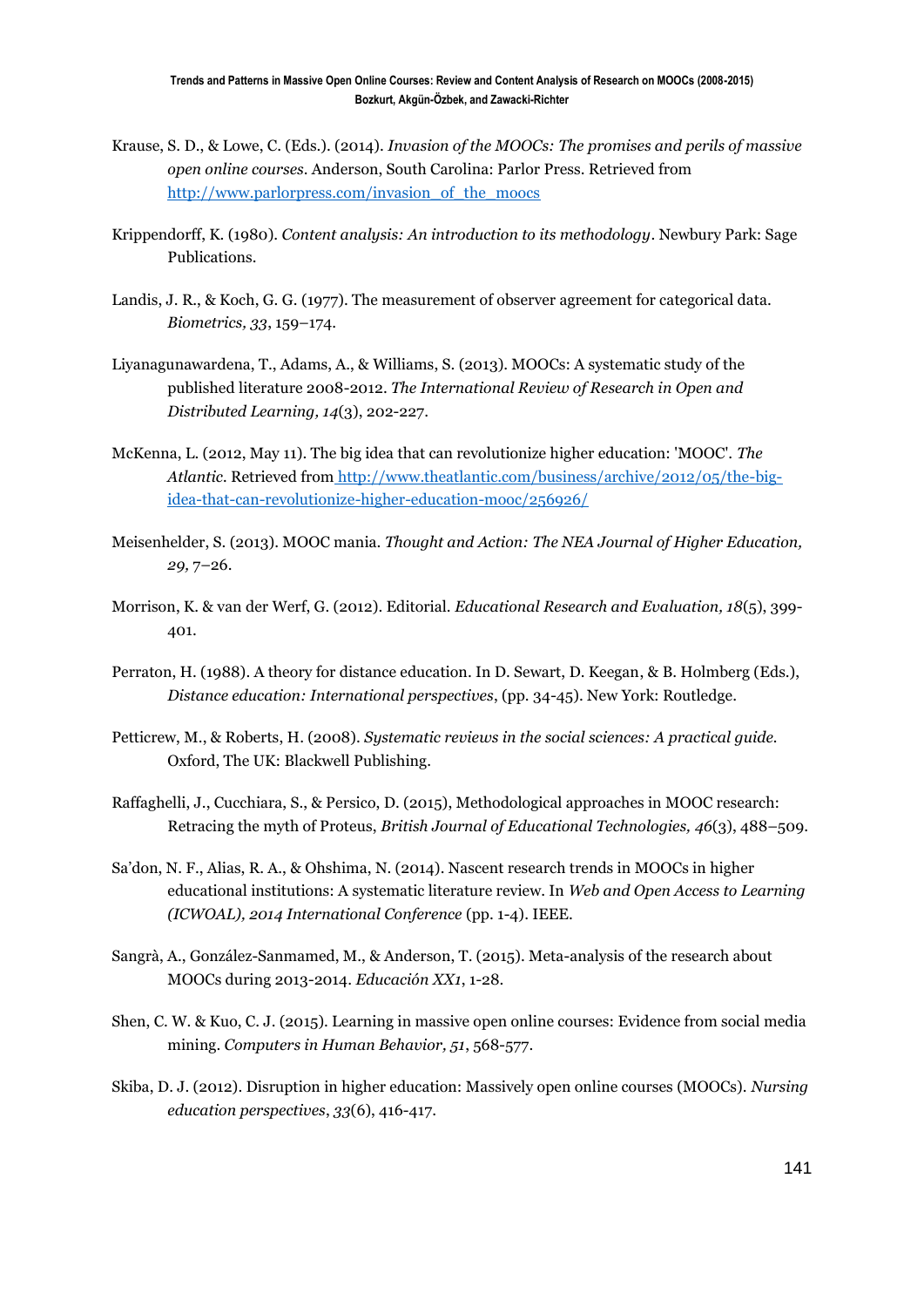Van Dijk, T. A. (1993). Principles of critical discourse analysis. *Discourse and Society, 4*(2), 249-283.

- Veletsianos, G. & Shepherdson, P. (2015). Who studies MOOCs? Interdisciplinarity in MOOC research and its changes over time. *The International Review of Research in Open and Distributed Learning, 16*(3), 1-17.
- Veletsianos, G. & Shepherdson, P. (2016). A systematic analysis and synthesis of the empirical MOOC literature published in 2013–2015. *The International Review of Research in Open and Distributed Learning, 17*(2), 198-221.
- Zawacki-Richter, O. (2009). Research areas in distance education: A Delphi study. *International Review of Research in Open and Distributed Learning, 10*(3), 1-17.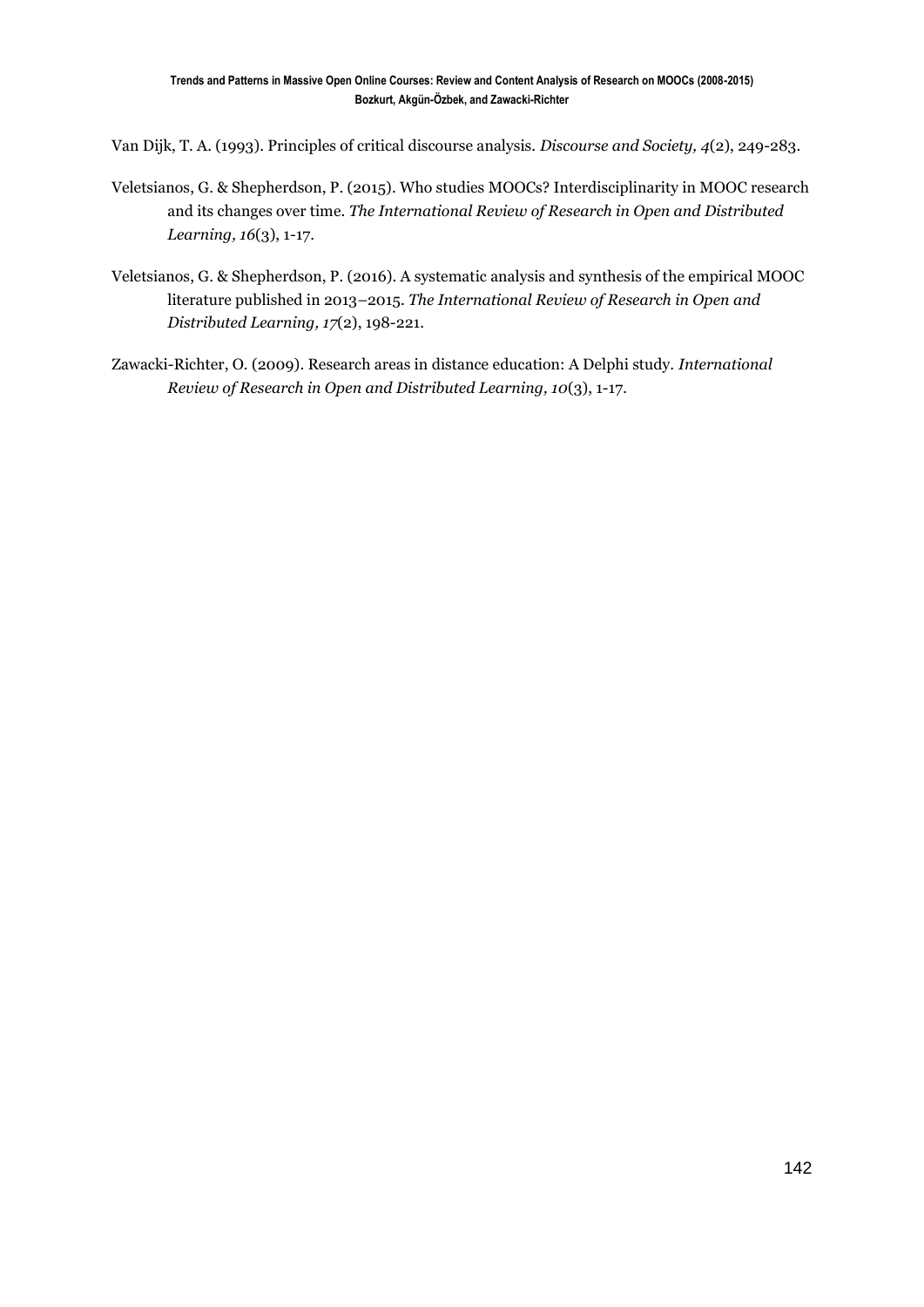## Appendix A

#### **Research Areas of Distance Education (Zawacki-Richter, 2009)**

**Macro level: Distance education systems and theories.**

**1. Access, equity, and ethics:** The democratization of access to DE afforded by new media and by finding ways to deliver high-quality education to those who have limited resources and poor infrastructure; Issues that refer to the (sustainable) provision of DE in developing areas. What is the impact of DE (e.g., via mobile learning) on narrowing the digital divide and what is the role of ICT (information and communication technologies) and/or OER (open educational resources) in terms of access to education?

**2. Globalization of education and cross-cultural aspects:** Aspects that refer to the global external environment and drivers, the development of the global DE market, teaching and learning in mediated global environments, and the implications for professional development.

**3. Distance teaching systems and institutions:** DE delivery systems, the role of institutional partnerships in developing transnational programmes, and the impact of ICT on the convergence of conventional education and DE institutions (hybrid or mixed mode).

**4. Theories and models:** Theoretical frameworks for and foundations of DE, e.g., the theoretical basis of instructional models, knowledge construction, interaction between learners, or the impact of social constructivism learning theories on DE practice.

**5. Research methods in distance education and knowledge transfer:** Methodological considerations, the impact of DE research and writing on practice, and the role of professional associations in improving practice. Literature reviews and works on the history of DE are also subsumed within this area.

#### **Meso level: Management, organization, and technology.**

**6. Management and organization:** Strategies, administration, and organizational infrastructures and frameworks for the development, implementation, and sustainable delivery of DE programmes. What is required for successful leadership in DE? DE and policies relating to continuing education, lifelong learning, and the impact of online learning on institutional policies, as well as legal issues (copyright and intellectual property).

**7. Costs and benefits:** Aspects that refer to financial management, costing, pricing, and business models in DE. Efficiency: What is the return on investment or impact of DE programmes? What is the impact of ICT on the costing models and the scalability of DE delivery? How can cost effective but meaningful learner support be provided?

**8. Educational technology:** New trends in educational technology for DE (e.g., Web 2.0 applications or mobile learning) and the benefits and challenges of using OERs, media selection (e.g., synchronous vs. asynchronous media), technical infrastructure and equipment for online learning environments, and their opportunities for teaching and learning.

**9. Innovation and change:** Issues that refer to educational innovation with new media and measures to support and facilitate change in institutions (e.g., incentive systems for faculty, aspects referring to staff workloads, promotion, and tenure).

**10. Professional development and faculty support:** Professional development and faculty support services as a prerequisite for innovation and change. What are the competencies of online teachers and how can they be developed?

**11. Learner support services:** The infrastructure for and organization of learner support systems (from information and counselling for prospective students about library services and technical support to career services and alumni networks).

**12. Quality assurance:** Issues that refer to accreditation and quality standards in DE. The impact of quality assurance and high quality learner support on enrolments and dropout/ retention, as well as reputation and acceptance of DE as a valid form of educational provision.

#### **Micro level: Teaching and learning in distance education.**

**13. Instructional design:** Issues that refer to the stages of the instructional design process for curriculum and course development. Special emphasis is placed on pedagogical approaches for tutoring online (scaffolding), the design of (culturally appropriate) study material, opportunities provided by new developments in educational technology for teaching and learning (e.g. Web 2.0 applications and mobile devices), as well as assessment practices in DE.

**14. Interaction and communication in learning communities:** Closely related to instructional design considerations is course design that fosters (online) articulation, interaction, reflection, and collaboration throughout the learning and teaching process. Special areas include the development of online communities, gender differences, and cross-cultural aspects in online communication.

**15. Learner characteristics:** The aims and goals of adult learners, the socioeconomic Background of DE students, their different learning styles, critical thinking dispositions, and special needs. How do students learn online (learner behavior patterns, learning styles) and what competencies are needed for distance learning (e.g., digital literacy)?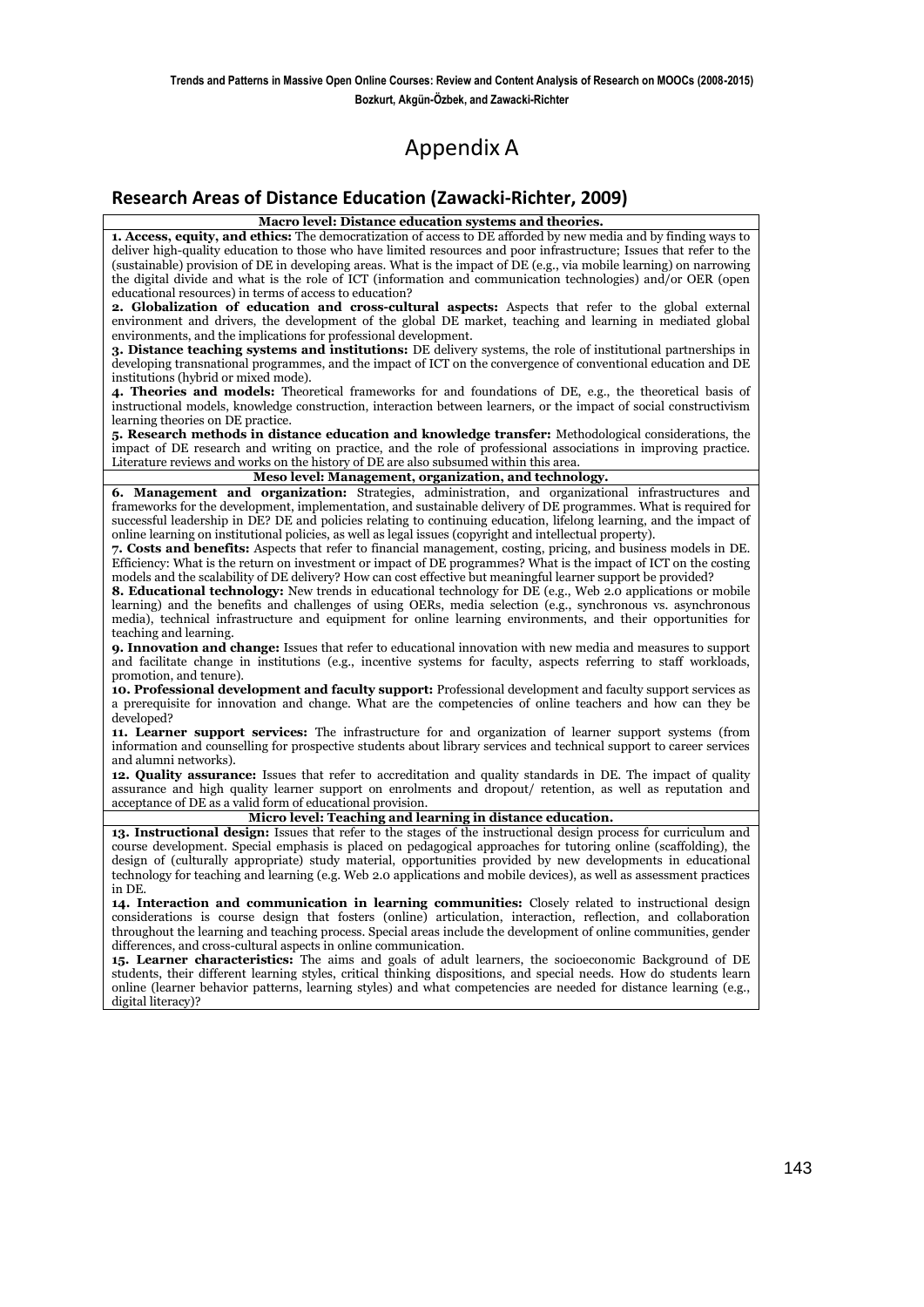## Appendix B

### **Reference List of Most Cited Works**

| $\#$           | F  | <b>References</b>                                                                                                                                                                                                                                                                                                                                     |
|----------------|----|-------------------------------------------------------------------------------------------------------------------------------------------------------------------------------------------------------------------------------------------------------------------------------------------------------------------------------------------------------|
| $\mathbf{1}$   | 79 | Daniel, J. (2012). Making sense of MOOCs: Musings in a maze of myth, paradox and<br>possibility. Journal of Interactive Media in Education, 2012(3), Art. 18.                                                                                                                                                                                         |
| $\overline{2}$ | 68 | Liyanagunawardena, T. R., Adams, A. A., & Williams, S. A. (2013). MOOCs: A systematic study of<br>the published literature 2008-2012. The International Review of Research in Open and Distributed<br>Learning, 14(3), 202-227.                                                                                                                       |
| 3              | 65 | Pappano, L. (2012, November 2). The Year of the MOOC. The New York Times. Retrieved from<br>http://www.nytimes.com/2012/11/04/education/edlife/massive-open-online-courses-are-<br>multiplying-at-a-rapid-pace.html                                                                                                                                   |
| 4              | 62 | McAuley, A., Stewart, B., Siemens, G., & Cormier, D. (2010). Massive open online courses: Digital<br>ways of knowing and learning, The MOOC model for digital practice. Retrieved from<br>http://www.elearnspace.org/Articles/MOOC_Final.pdf                                                                                                          |
| 5              | 60 | Siemens, G. (2005). Connectivism: A learning theory for the digital age. International Journal of<br>Instructional Technology and Distance Learning, 2(1), 3-10.                                                                                                                                                                                      |
| 6              | 52 | Breslow, D. E. Pritchard, J. DeBoer, G. S. Stump, A. D. Ho, & D. T. Seaton (2013). Studying learning<br>in the worldwide classroom: Research into edX's first MOOC. Research & Practice in Assessment, 8,<br>$13 - 25.$                                                                                                                               |
| 6              | 52 | Kop, R. (2011). The challenges to connectivist learning on open online networks: Learning<br>experiences during a massive open online course. International Review of Research in Open and<br>Distributed Learning, 12(3), 19-38.                                                                                                                     |
| 7              | 48 | Rodriguez, C.O. (2012). MOOCs and the AI-Stanford like courses: Two successful and distinct<br>course formats for massive open online courses. European Journal of Open, Distance and E-<br><i>Learning, 15</i> (2).                                                                                                                                  |
| 8              | 43 | Kop, R., Fournier, H., & Mak, J. S. F. (2011). A pedagogy of abundance or a pedagogy to support<br>human beings? Participant support on massive open online courses. International Review of<br>Research in Open and Distributed Learning, 12(7), 74-93.                                                                                              |
| 9              | 42 | Mackness, J., Mak, S. F. J., & Williams, R. (2010). The ideals and reality of participating in a MOOC.<br>In L. Dirckinck-Holmfeld, V. Hodgson, C. Jones, M. de Laat, D. McConnell, & T. Ryberg (Eds.),<br>Proceedings of the 7th International Conference on Networked Learning 2010 (pp. 266-274).                                                  |
| 9              | 42 | Kizilcec, R. F., Piech, C., & Schneider, E. (2013). Deconstructing disengagement: analyzing learner<br>subpopulations in massive open online courses. In Proc. 3rd Int. Conf. on Learning Analytics and<br>Knowledge (pp. 170-179). ACM.                                                                                                              |
| 10             | 41 | Siemens, G. (2012, July 25). MOOCs are really a platform [Blog post]. eLearnspace. Retrieved from<br>http://www.elearnspace.org/blog/2012/07/25/moocs-are-really-a-platform/                                                                                                                                                                          |
| 11             | 40 | Fini, A. (2009). The technological dimension of a massive open online course: The case of the<br>CCKo8 course tools. The International Review of Research in Open and Distributed Learning,<br>$10(5)$ .                                                                                                                                              |
| 11             | 40 | Yuan, L., & Powell, S. (2013). MOOCs and open education: Implications for higher education. Cetis<br>White Paper. Centre for Educational Technology, Interoperability and Standards and JISC.<br>Retrieved from http://publications.cetis.org.uk/wp-content/uploads/2013/03/MOOCs-and-Open-<br>Education.pdf                                          |
| 12             | 33 | Ho, A. D., Reich, J., Nesterko, S., Seaton, D. T., Mullaney, T., Waldo, J., & Chuang, I. (2014).<br>HarvardX and MITx: The first year of open online courses (HarvardX and MITx Working Paper No.<br>1). Retrieved from http://papers.ssrn.com/sol3/papers.cfm?abstract_id=2381263                                                                    |
| 13             | 30 | Haggard, S. (2013) The Maturing of the MOOC: Literature Review of Massive Open Online Courses<br>and Other Forms of Online Learning. Department for Business Innovation& Skills. BIS Research<br>Paper (130). Retrieved from<br>https://www.gov.uk/government/uploads/system/uploads/attachment_data/file/240193/13-1173-<br>maturing-of-the-mooc.pdf |
| 14             | 29 | deWaard, I., Abajian, S., Gallagher, M. S., Hogue, R., Keskin, N., Koutropoulos, A., & Rodriguez, O.<br>C. (2011). Using mLearning and MOOCs to understand chaos, emergence, and complexity in<br>education. The International Review of Research in Open and Distributed Learning, 12(7), 94-115.                                                    |
| 15             | 27 | Jordan, K. (2014). Initial trends in enrolment and completion of massive open online courses. The<br>International Review of Research in Open and Distance Learning, 15(1), 133-160.                                                                                                                                                                  |
| 15             | 27 | Milligan, C, Littlejohn, A, & Margaryan, A. (2013). Patterns of engagement in connectivist MOOCs.<br>Journal of Online Learning and Teaching, 9(2), 149-159.                                                                                                                                                                                          |
| 16             | 26 | Belanger, V., & Thornton, J. (2013). Bioelectricity: A quantitative approach - Duke University's first<br>MOOC [Report]. Retrieved from<br>http://dukespace.lib.duke.edu/dspace/bitstream/handle/10161/6216/Duke_Bioelectricity_MOOC_<br>Fall2012.pdf                                                                                                 |
| 16             | 26 | Jordan, K. (2013). MOOC completion rates: The data [Web page]. Retrieved from<br>http://www.katyjordan.com/MOOCproject.html                                                                                                                                                                                                                           |
| 17             | 24 | Christensen, G., Steinmetz, A., Alcorn, B., Bennett A., Woods, D., & Emanuel, E.J. (2013). The<br>MOOC phenomenon: Who takes massive open online courses and why? Working Paper. University<br>of Pennsylvania. Retrieved from http://papers.ssrn.com/sol3/papers.cfm?abstract_id=2350964                                                             |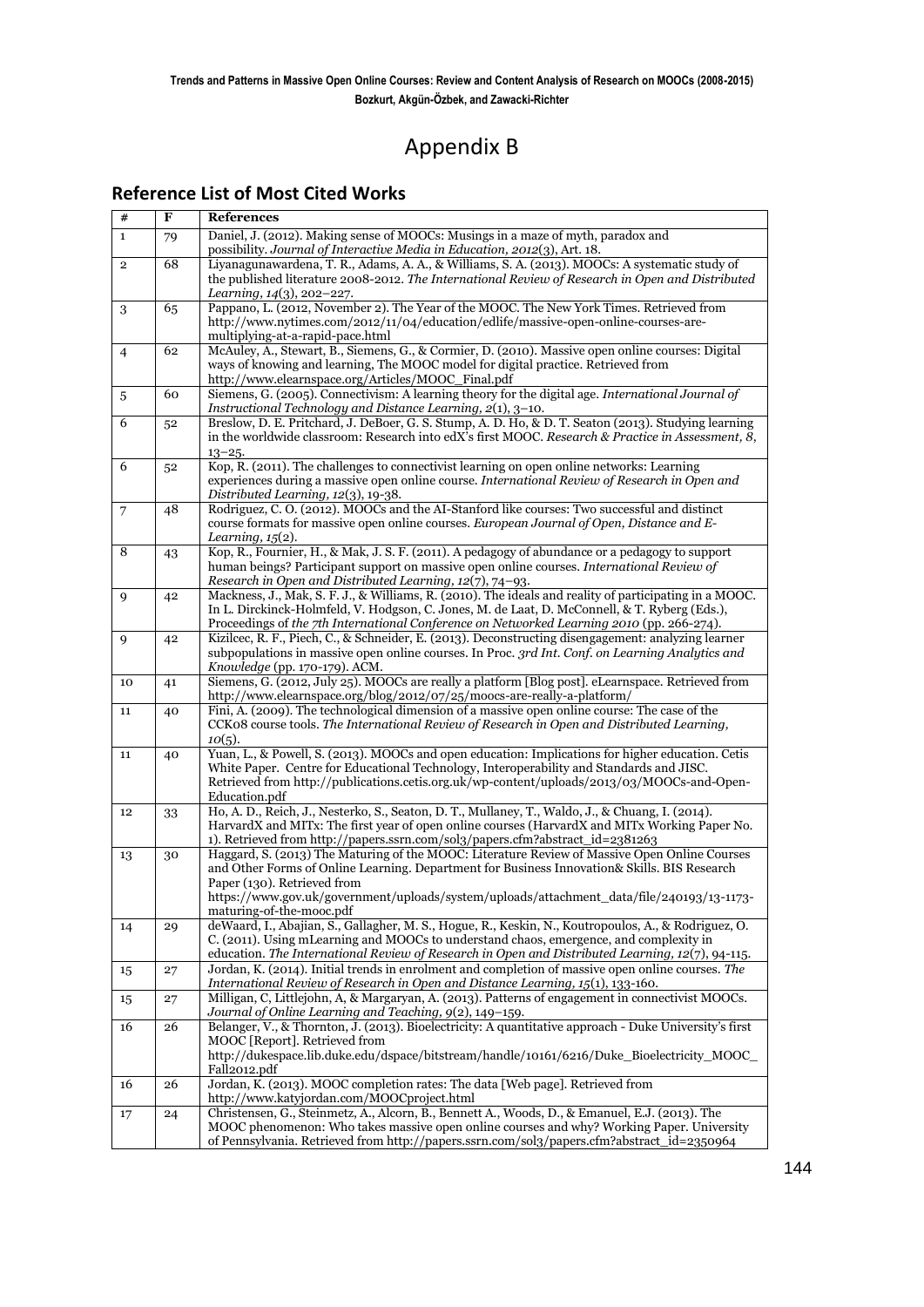| 17     | 24 | Coursera (n.d.). Retrieved from http://www.coursera.org/                                                                                                                                                       |
|--------|----|----------------------------------------------------------------------------------------------------------------------------------------------------------------------------------------------------------------|
| 17     | 24 | University of Edinburgh (2013). MOOCs @ Edinburgh 2013 - Report #1. Retrieved from<br>http://www.shef.ac.uk/polopoly_fs/1.308890!/file/Edinburgh_MOOCs_Report_2013_1.pdf                                       |
| $18\,$ | 23 | Koller, D., Ng, A., Do, C., & Chen, Z. (2013). Retention and Intention in Massive Open Online<br>Courses. EDUCAUSE Review, May/June 2, 62-63.                                                                  |
| 19     | 22 | Kop, R., & Hill, A. (2008). Connectivism: Learning theory of the future or vestige of the past?<br>International Review of Research in Open and Distributed Learning, 9(3).                                    |
| 20     | 20 | Anderson, T. & Dron, J. (2011). Three generations of distance education pedagogy. The<br>International Review of Research in Open and Distributed Learning, 12(3), 80 - 97.                                    |
| 20     | 20 | Bell, F. (2010). Connectivism: Its place in theory-informed research and innovation in technology-                                                                                                             |
|        |    | enabled learning. The International Review of Research in Open and Distributed Learning, 12(3),<br>$98 - 118$                                                                                                  |
| 21     | 19 | Kolowich, S. (2013). The professors who make the MOOCs. Chronicle of Higher Education, 59(28),<br>A20-A23.                                                                                                     |
| 22     | 18 | Allen, I. E., & Seaman, J. (2013). Changing course: Ten years of tracking online education in the<br>United States. Babson Park, MA: Babson Survey Research Group and Quahog Research Group.                   |
| 22     | 18 | Retrieved from http://www.onlinelearningsurvey.com/reports/changingcourse.pdf<br>Clow, D. (2013). MOOCs and the funnel of participation. In Proceedings of the Third International                             |
|        |    | Conference on Learning Analytics and Knowledge (p. 185-189). New York, NY, USA: ACM.                                                                                                                           |
| 22     | 18 | Cormier, D. & Siemens, G. (2010). The Open Course: Through the Open Door--Open Courses as<br>Research, Learning, and Engagement. EDUCAUSE Review, 45(4), 30-39.                                                |
| 22     | 18 | DeBoer, J., Ho, A. D., Stump, G. S., & Breslow, L. (2014). Changing "course": Reconceptualizing                                                                                                                |
| 23     | 17 | educational variables for massive open online courses. <i>Educational Researcher</i> , $43(2)$ , $74-84$ .<br>Koutropoulos, A., Gallagher, M. S., Abajian, S. C., de Waard, I., Hogue, R. J., Keskin, N. O., & |
|        |    | Rodriguez, C. O. (2012). Emotive vocabulary in MOOCs: Context & participant retention. European                                                                                                                |
|        |    | Journal of Open, Distance and E-Learning, 15(1).<br>Friedman, T. (2013, January 26). Revolution hits the university. New York Times. Retrieved from                                                            |
| 23     | 17 | http://www.nytimes.com/2013/01/27/opinion/sunday/friedman-revolutionhits-the-                                                                                                                                  |
|        |    | universities.html?pagewanted=1&_r=0).                                                                                                                                                                          |
| 24     | 16 | Vardi, M.Y. (2012). Will MOOCs destroy academia? Communications of the ACM, 55(11), 5.                                                                                                                         |
| 25     | 15 | Allen, I. E., & Seaman, J. (2014). Grade change: Tracking online education in the United States.<br>Babson Survey Research Group and Quahog Research Group, LLC. Retrieved from                                |
|        |    | http://www.onlinelearningsurvey.com/reports/gradechange.pdf                                                                                                                                                    |
| 25     | 15 | Bruff, D. O., Fisher, D. H., McEwen, K. E., & Smith, B. E. (2013). Wrapping a MOOC: Student                                                                                                                    |
|        |    | perceptions of an experiment in blended learning. Journal of Online Learning and Teaching, 9(2),<br>$187 - 199.$                                                                                               |
| 25     | 15 | Conole, G. (2013). MOOCs as disruptive technologies: strategies for enhancing the learner<br>experience and quality of MOOCs. RED. Revista de Educación a Distancia, 39, 1-17.                                 |
| 25     | 15 | Glance, D. G., Forsey, M. & Riley, M. (2013). The pedagogical foundations of massive open online<br>courses. First Monday, 18, 5.                                                                              |
| 25     | 15 | Hollands, F. M., & Tirthali, D. (2014). MOOCs: Expectations and reality. Full report. Center for                                                                                                               |
|        |    | Benefit-Cost Studies of Education, Teachers College, Columbia University, NY. Retrieved from                                                                                                                   |
| 25     | 15 | http://files.eric.ed.gov/fulltext/ED547237.pdf<br>Leckart, S. (2012, March 20). The Stanford education experiment could change higher learning                                                                 |
|        |    | forever. Wired. Retrieved from http://www.wired.com/wiredscience/2012/03/ff_aiclass/all/1                                                                                                                      |
| 25     | 15 | Rodriguez, C. O. (2013). The concept of openness behind c and x-MOOCs (Massive Open Online<br>Courses). Open Praxis, 5(1), 67-73.                                                                              |
| 26     | 14 | Bates, T. (2012, August 5). What's right and what's wrong about Coursera style MOOCs [Blog post].                                                                                                              |
|        |    | Retrieved from http://www.tonybates.ca/2012/08/05/whatsright- and-whats-wrong-about-<br>coursera-style-moocs/                                                                                                  |
| 26     | 14 | Clarà, M, & Barberà, E. (2013). Learning online: massive open online courses (MOOCs),<br>connectivism, and cultural psychology. Distance Education, 34(1), 129-136.                                            |
| 26     | 14 | Kop, R., & Fournier, H. (2010). New dimensions to self-directed learning in an open networked<br>learning environment. International Journal of Self-Directed Learning, 7(2), 2-20.                            |
| 26     | 14 | Martin, F. G. (2012). Will massive open online courses change how we teach? Communications of<br>the ACM, $55(8)$ , 26-28.                                                                                     |
| 27     | 13 | Balfour, S. P. (2013). Assessing writing in MOOCs: Automated Essay Scoring and Calibrated Peer<br>review. Research & Practice in Assessment, 8(1), 40-48.                                                      |
| 27     | 13 | Bayne, S & Ross, J. (2014). The pedagogy of the Massive Open Online Course (MOOC): The UK<br>view. London: The Higher Education Academy. Retrieved from                                                        |
|        |    | https://www.heacademy.ac.uk/resources/detail/elt/the_pedagogy_of_the_MOOC_UK_view                                                                                                                              |
| 27     | 13 | Downes, S. (2012). Connectivism and connective knowledge: Essays on meaning and learning<br>networks. National Research Council Canada. Retrieved from                                                         |
|        |    | http://www.downes.ca/files/books/Connective_Knowledge-19May2012.pdf                                                                                                                                            |
| 27     | 13 | Hew, K. F. & Cheung, W. S. (2014). Students' and instructors' use of massive open online courses<br>(MOOCs): Motivations and challenges. Educational Research Review, 12, 45-58.                               |
| 27     | 13 | Hill, P. (2012). Online Educational Delivery Models: A Descriptive View. EDUCAUSE Review, 47(6):<br>84-86.                                                                                                     |
| 27     | 13 | Shirky, C. (2012, November 12). Napster, Udacity, and the academy [Blog post]. Retrieved from                                                                                                                  |
|        |    | http://www.shirky.com/weblog/2012/11/napster-udacity-and-theacademy/.                                                                                                                                          |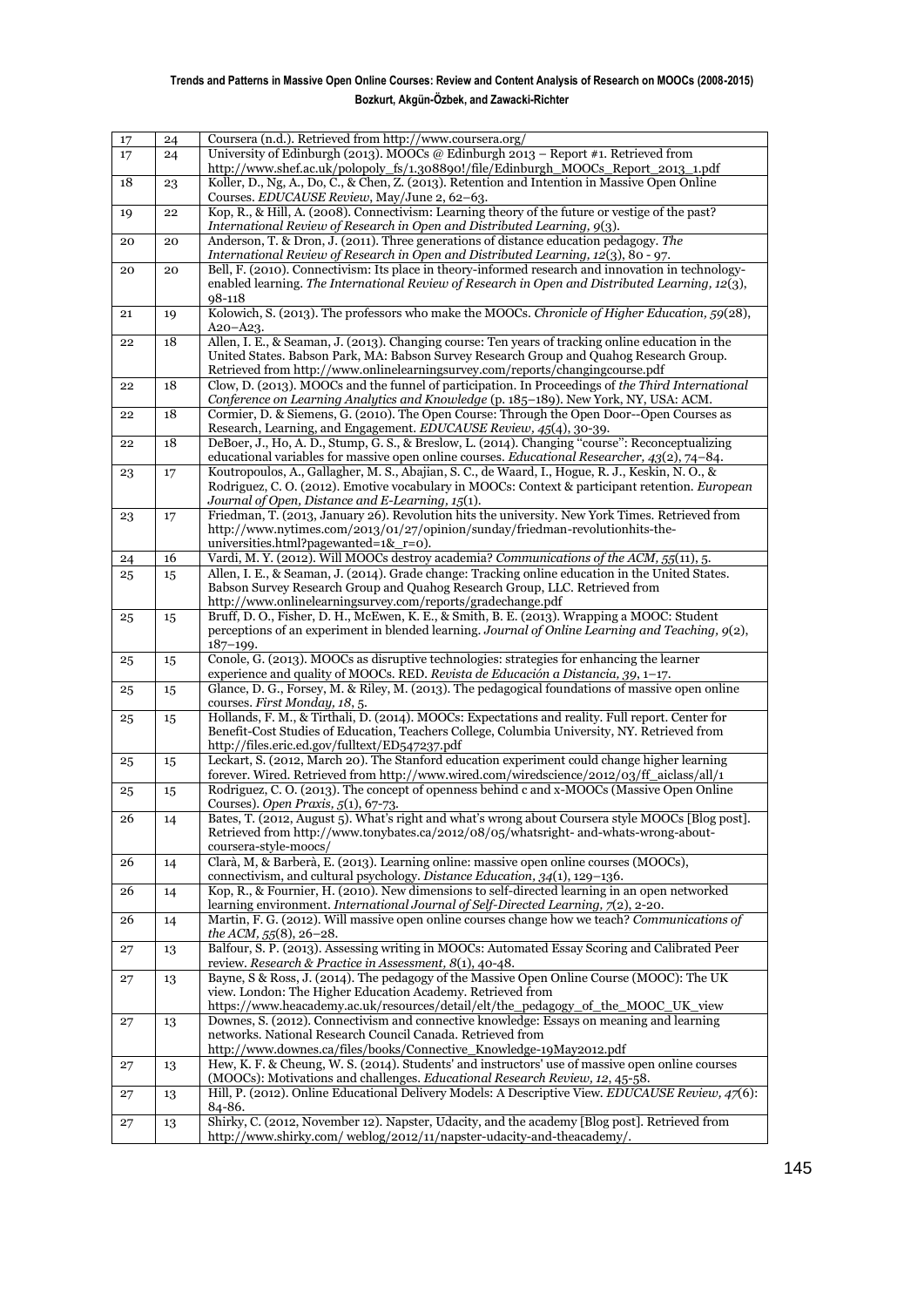| 27                                 | 13 | Stewart, B. (2013). Massiveness + openness = New literacies of participation? Journal of Online<br>Learning and Teaching, 9(2), 228-238.                                                               |  |  |  |
|------------------------------------|----|--------------------------------------------------------------------------------------------------------------------------------------------------------------------------------------------------------|--|--|--|
| 27                                 | 13 | Tschofen, C., & Mackness, J. (2012). Connectivism and dimensions of individual experience.                                                                                                             |  |  |  |
|                                    |    | International Review of Research in Open and Distributed Learning, 13(1), 124–143.                                                                                                                     |  |  |  |
| 27                                 | 13 | Yang, D., Sinha, T., Adamson, D., & Rose', C. P. (2013). Turn on, tune in, drop out: Anticipating                                                                                                      |  |  |  |
|                                    |    | student dropout in massive open online courses. Paper presented at the NIPS Data-Driven                                                                                                                |  |  |  |
|                                    |    | Education Workshop. Retrieved from                                                                                                                                                                     |  |  |  |
| 28                                 | 12 | http://lytics.stanford.edu/datadriveneducation/papers/yangetal.pdf<br>Wenger, E. (1998). Communities of Practice: Learning, Meaning, and Identity. Cambridge:                                          |  |  |  |
|                                    |    | Cambridge University Press.                                                                                                                                                                            |  |  |  |
| 29                                 | 11 | Dellarocas, C., & Van Alstyne, M. (2013). Money models for MOOCs. Communications of the ACM,                                                                                                           |  |  |  |
|                                    |    | $56(8)$ , 25-28.                                                                                                                                                                                       |  |  |  |
| 29                                 | 11 | Educause. (2011). 7 things you should know about MOOCs. Educause Learning Initiative. Retrieved                                                                                                        |  |  |  |
|                                    |    | from http://net.educause.edu/ir/library/pdf/ELI7078.pdf                                                                                                                                                |  |  |  |
| 29                                 | 11 | Hill, P. (2012, July 24). Four barriers that MOOCs must overcome to build a sustainable model [Blog<br>post]. E-Literate. Retrieved from http://mfeldstein.com/four-barriers-that-moocs-must-overcome- |  |  |  |
|                                    |    | to-become-sustainable-model/                                                                                                                                                                           |  |  |  |
| 29                                 | 11 | Koller, D. (2012). What we are learning from online education. TED Talks [Video file]. Retrieved                                                                                                       |  |  |  |
|                                    |    | from                                                                                                                                                                                                   |  |  |  |
|                                    |    | http://www.ted.com/talks/lang/en/daphne_koller_what_we_re_learning_from_online_education                                                                                                               |  |  |  |
|                                    |    | .html                                                                                                                                                                                                  |  |  |  |
| 29                                 | 11 | Lewin, T. (2012, March 4). Instruction for masses knocks down campus walls. The New York Times.                                                                                                        |  |  |  |
|                                    |    | Retrieved from http://www.nytimes.com/2012/03/05/education/moocs-large-courses-open-to-all-<br>topple-campus-walls.html                                                                                |  |  |  |
| 29                                 | 11 | Means, B., Toyama, Y., Murphy, R., Bakia, M., & Jones, K. (2010). Evaluation of evidence-based                                                                                                         |  |  |  |
|                                    |    | practices in online learning: A meta-analysis and review of online learning studies. Washington, DC:                                                                                                   |  |  |  |
|                                    |    | U.S. Department of Education, Office of Planning, Evaluation, and Policy Development. Retrieved                                                                                                        |  |  |  |
|                                    |    | from https://www2.ed.gov/rschstat/eval/tech/evidence-based-practices/finalreport.pdf                                                                                                                   |  |  |  |
| 30                                 | 10 | Bali, M. (2014). MOOC pedagogy: Gleaning good practice from existing MOOCs. Journal of Online                                                                                                          |  |  |  |
|                                    |    | Learning and Teaching, $10(1)$ , 44-56.<br>Chafkin, M. (2013). Udacity's Sebastian Thrun, godfather of free online education, changes course.                                                          |  |  |  |
| 30                                 | 10 | Fast Company. Retrieved from http://www.fastcompany.com/302147/udacity-sebastian-thrun-                                                                                                                |  |  |  |
|                                    |    | uphill-climb                                                                                                                                                                                           |  |  |  |
| 30                                 | 10 | Clark, D. (2013). MOOCs: Taxonomy of 8 types of MOOC. Donald Clark Plan B [Blog post].                                                                                                                 |  |  |  |
|                                    |    | Retrieved from http://donaldclarkplanb.blogspot.co.uk/2013/04/moocs-taxonomy-of-8-types-of-                                                                                                            |  |  |  |
|                                    |    | mooc.html                                                                                                                                                                                              |  |  |  |
| 30                                 | 10 | deWaard, I., Koutropoulos, A., Ozdamar Keskin, N., Abajian, S. C., Hogue, R., Rodriguez, C.O., &                                                                                                       |  |  |  |
|                                    |    | Gallagher, M.S. (2011). Exploring the MOOC format as a pedagogical approach for mLearning.<br>Proceedings from <i>mLearn 2011</i> , Beijing, China.                                                    |  |  |  |
|                                    |    | http://mlearn.bnu.edu.cn/The_Ten_Outstanding_Papers.html                                                                                                                                               |  |  |  |
| 30                                 | 10 | Garrison, D. R., Anderson, T., & Archer, W. (1999). Critical inquiry in a text-based environment:                                                                                                      |  |  |  |
|                                    |    | Computer conferencing in higher education. The Internet and Higher Education, 2(2-3): 87-105.                                                                                                          |  |  |  |
| 30                                 | 10 | Guàrdia, L., Maina, M. & Sangrà, A. (2013). MOOC design principles. A pedagogical approach from                                                                                                        |  |  |  |
|                                    |    | the learner's perspective. E-Learning Papers, 33. Retrieved from<br>http://www.openeducationeuropa.eu/en/article/MOOC-Design-Principles.-A-Pedagogical-                                                |  |  |  |
|                                    |    | Approach-from-the-Learner%E2%80%99s-Perspective                                                                                                                                                        |  |  |  |
| 30                                 | 10 | Kolowich, S. (2012, June 11). How Will MOOCs Make Money? [Blog post]. Inside Higher Education.                                                                                                         |  |  |  |
|                                    |    | Retrieved from https://www.insidehighered.com/news/2012/06/11/experts-speculate-possible-                                                                                                              |  |  |  |
|                                    |    | business-models-mooc-providers                                                                                                                                                                         |  |  |  |
| 30                                 | 10 | Mackness, J., Waite, M., Roberts, G. & Lovegrove, E. (2013). Learning in a small, task-oriented,                                                                                                       |  |  |  |
|                                    |    | connectivist MOOC: pedagogical issues and implications for higher education. International Review                                                                                                      |  |  |  |
|                                    | 10 | of Research in Open and Distributed Learning, 14(4), 140-159.<br>Piech, C., Huang, J., Chen, Z., Do, C., Ng, A. & Koller, D. (2013). Tuned models of peer assessment in                                |  |  |  |
| 30                                 |    | MOOCs. Proceedings of the 6th International Conference on Educational Data Mining (EDM                                                                                                                 |  |  |  |
|                                    |    | 2013), 6-9 July 2013, Memphis, TN, 153-160. Retrieved 30 July 2013, from                                                                                                                               |  |  |  |
|                                    |    | http://www.stanford.edu/~cpiech/bio/papers/tuningPeerGrading.pdf                                                                                                                                       |  |  |  |
| 30                                 | 10 | Siemens, G. (2012, June 3). What is the theory that underpins our MOOCs? [Blog post]. Retrieved                                                                                                        |  |  |  |
|                                    |    | from http://www.elearnspace.org/blog/2012/06/03/what-is-the-theory-that-underpins-our-                                                                                                                 |  |  |  |
| 30                                 | 10 | $\text{moocs}/$<br>Waite, M., Mackness, J., Roberts, G. & Lovegrove, E. (2013). Liminal participants and skilled                                                                                       |  |  |  |
|                                    |    | orienteers: learner participation in a MOOC for new lecturers. Journal of Online Learning and                                                                                                          |  |  |  |
|                                    |    | Teaching, $9(2)$ , 200-215.                                                                                                                                                                            |  |  |  |
| *F: Frequency of the citation<br>٠ |    |                                                                                                                                                                                                        |  |  |  |
|                                    |    | Same articles published in different sources (blog post, proceedings etc.) merged with the most cited one.                                                                                             |  |  |  |
| ٠                                  |    | Books with different editions were merged with the most cited one                                                                                                                                      |  |  |  |